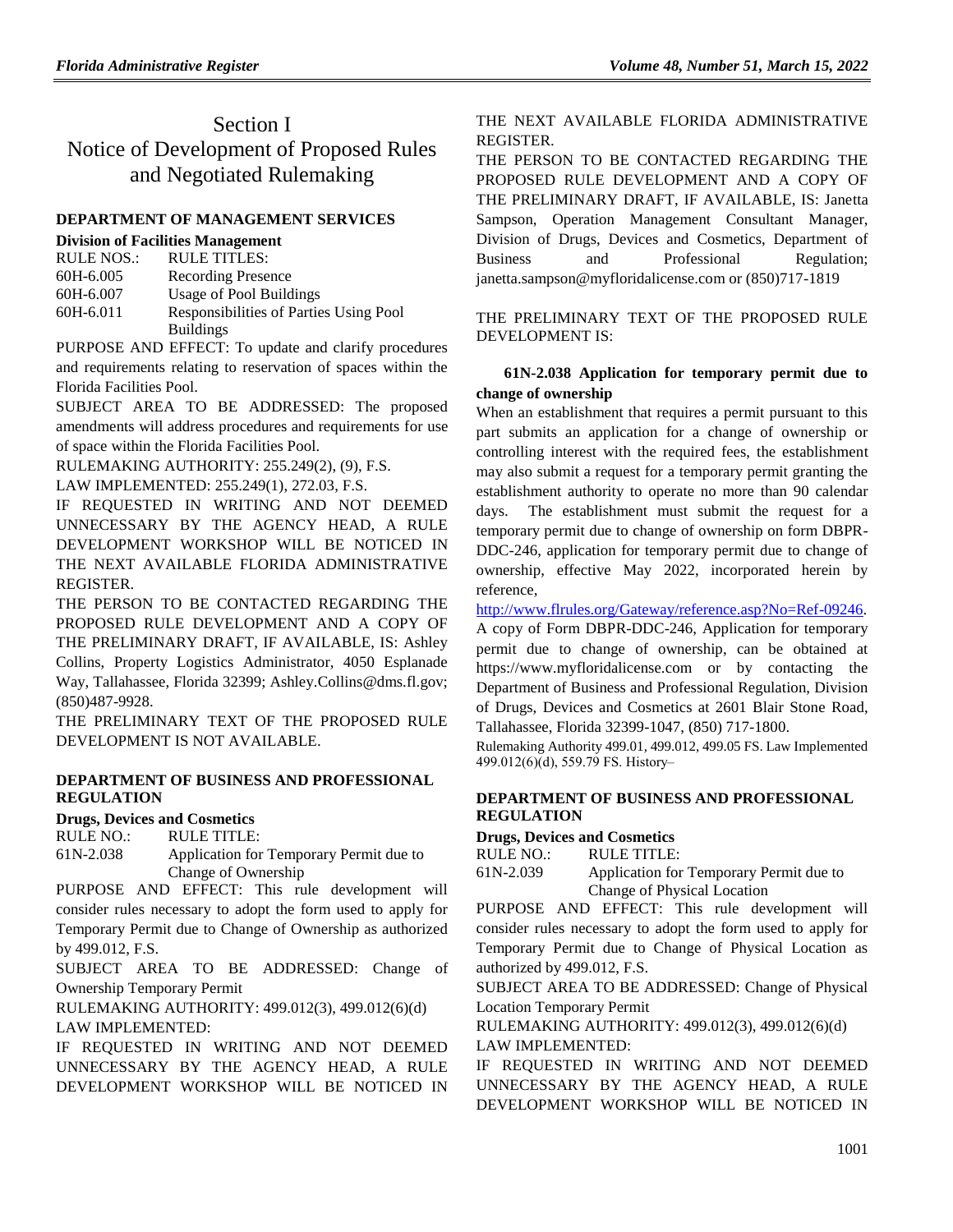## THE NEXT AVAILABLE FLORIDA ADMINISTRATIVE REGISTER.

THE PERSON TO BE CONTACTED REGARDING THE PROPOSED RULE DEVELOPMENT AND A COPY OF THE PRELIMINARY DRAFT, IF AVAILABLE, IS: Janetta Sampson, Operation Management Consultant Manager, Division of Drugs, Devices and Cosmetics, Department of Business and Professional Regulation; janetta.sampson@myfloridalicense.com or (850)717-1819

THE PRELIMINARY TEXT OF THE PROPOSED RULE DEVELOPMENT IS:

## **61N-2.039 Application for temporary permit due to change of physical location**

When an establishment that requires a permit pursuant to this part submits an application for a change of physical location with the required fees, the establishment may also submit a request for a temporary permit granting the establishment authority to operate no more than 90 calendar days. The establishment must submit the request for a temporary permit due to change of physical location on form DBPR-DDC-247, application for temporary permit due to change of physical location, effective May 2022, incorporated herein by reference, [http://www.flrules.org/Gateway/reference.asp?No=Ref-09247.](https://www.flrules.org/Gateway/reference.asp?No=Ref-09247) A copy of Form DBPR-DDC-247, Application for temporary permit due to change of physical location, can be obtained at https://www.myfloridalicense.com or by contacting the Department of Business and Professional Regulation, Division of Drugs, Devices and Cosmetics at 2601 Blair Stone Road, Tallahassee, Florida 32399-1047, (850) 717-1800.

Rulemaking Authority 499.01, 499.012, 499.05 FS. Law Implemented 499.012(6)(d), 559.79 FS. History‒

## **[FISH AND WILDLIFE CONSERVATION](https://www.flrules.org/gateway/department.asp?id=68)  [COMMISSION](https://www.flrules.org/gateway/department.asp?id=68)**

## **[Freshwater Fish and Wildlife](https://www.flrules.org/gateway/organization.asp?id=347)**

RULE NO.: RULE TITLE:

[68A-13.003](https://www.flrules.org/gateway/ruleNo.asp?id=68A-13.003) Hunting Regulations for Ducks, Geese, and **Coots** 

PURPOSE AND EFFECT: The purpose and effect of this rule development is to establish regulations for taking migratory game birds to conform with federal regulations.

SUBJECT AREA TO BE ADDRESSED: Daily bag limits for sea ducks (scoters, long-tailed ducks, eiders) and hooded mergansers.

RULEMAKING AUTHORITY: [Art. IV, Sec. 9, Florida](https://www.flrules.org/gateway/flconstitution.asp?id=Art.%20IV,%20Sec.%209,%20Florida%20Constitution)  [Constitution](https://www.flrules.org/gateway/flconstitution.asp?id=Art.%20IV,%20Sec.%209,%20Florida%20Constitution)

LAW IMPLEMENTED: [Art. IV, Sec. 9, Florida Constitution](https://www.flrules.org/gateway/flconstitution.asp?id=Art.%20IV,%20Sec.%209,%20Florida%20Constitution) [n; 379.2223 Florida Statutes](https://www.flrules.org/gateway/cfr.asp?id=n;%20379.2223%20Florida%20Statutes)

IF REQUESTED IN WRITING AND NOT DEEMED UNNECESSARY BY THE AGENCY HEAD, A RULE DEVELOPMENT WORKSHOP WILL BE NOTICED IN THE NEXT AVAILABLE FLORIDA ADMINISTRATIVE REGISTER.

THE PERSON TO BE CONTACTED REGARDING THE PROPOSED RULE DEVELOPMENT AND A COPY OF THE PRELIMINARY DRAFT, IF AVAILABLE, IS: Andrew Fanning, Waterfowl and Small Game Management Program Coordinator, Florida Fish and Wildlife Conservation Commission, 8932 Apalachee Parkway, Tallahassee, Florida 32311, (850)488-5878.

THE PRELIMINARY TEXT OF THE PROPOSED RULE DEVELOPMENT IS AVAILABLE AT NO CHARGE FROM THE CONTACT PERSON LISTED ABOVE.

## Section II Proposed Rules

## NONE

## Section III Notice of Changes, Corrections and **Withdrawals**

## **[STATE BOARD OF ADMINISTRATION](https://www.flrules.org/gateway/department.asp?id=19)**

| Beneficiary Designations and Distributions |
|--------------------------------------------|
|                                            |
| Distributions from FRS Investment Plan     |
|                                            |
|                                            |
|                                            |

Notice is hereby given that the following changes have been made to the proposed rule in accordance with subparagraph 120.54(3)(d)1., F.S., published in Vol. 48 No. 14, January 21, 2022 issue of the Florida Administrative Register.

19-11.002 Beneficiary Designations and Distributions for FRS Investment Plan.

(1) through (3) No change.

 $(4)(a)$  through  $(f)$  No change.

(g) If the member submits a beneficiary form that is incomplete, it will not be processed. An incomplete form is a form which is missing the name of the member, the last four numbers of the member's social security number, or the member's signature, or a form indicating that the shares assigned to joint primary or contingent beneficiaries are greater than, or less than, 100%. The form will is incomplete if the member selected married for the marital status, but did not include the spouse's name, last four numbers of the social security number, address and/or the Investment Plan Administrator does not already have the information listed. The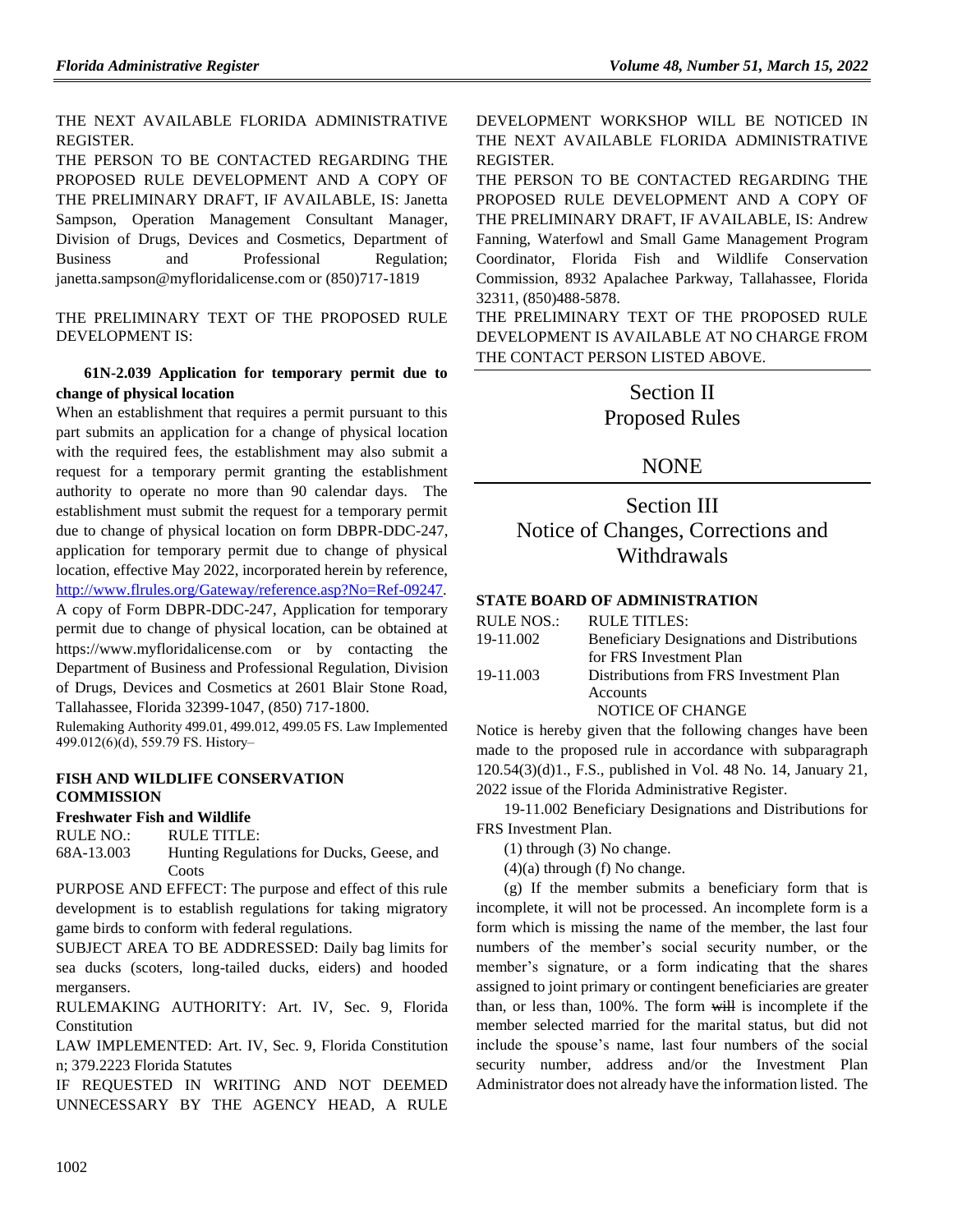Plan Administrator will notify the member and request that the member complete and submit a corrected form.

(h) No change.

(5) through (12) No change.

(13) Distributions to Eligible Designated Beneficiaries.

(a) Surviving spouse as sole beneficiary.

1. through 2. No change.

3. Any required minimum distributions that are required to be taken for the year in which a spousal rollover occurs must be made prior to the actual rollover occurring, since required minimum distributions cannot be taken from the new account. Before the spousal rollover may be made, any required minimum distributions due as of the year of rollover first must be made, as required minimum distributions can never be rolled over. If it is the year of the deceased member's death, and deceased member had not received his or her required minimum distribution before death, that distribution must be made before the rollover. If it is any year after the year of death, the required minimum distribution due to the beneficiary must be made before a rollover can occur.

4.3. If an election is made to maintain the account in the deceased member's name and to take required minimum distributions under the life expectancy payout option, the surviving spouse must begin receiving distributions by the later of: December 31 of the year after the member's death; or December 31 of the year the deceased member would have reached age 72 (age 70  $\frac{1}{2}$  for members whose 70<sup>th</sup> birthday occurred prior to July 1, 2019).

5.4. If an election is made to maintain the account in the deceased member's name but the surviving spouse fails to make an election to take a life expectancy payout option by the later of December 31 of the year after the member's death; or December 31 of the year the deceased member would have reached age 72, then the surviving spouse will be required to receive a lump-sum distribution by December 31 of the year after the year of death or to take distributions under one of the following rules:

a. If the member dies before his or her required beginning date, then distributions must be made within 10 years.

b. If the member dies on or after his or her required beginning date, then the remaining life expectancy of the member is used as the required payout period.

(b) through (e) No change.

(14) through (19) No change.

19-11.003 Distributions from FRS Investment Plan Accounts.

(1) No change.

(2) Distributions are available after the member terminates all employment with all FRS-participating employers.

(a) An Investment Plan member shall not be entitled to an account distribution until the member has terminated and no longer providing services, in paid or unpaid arrangements, with all FRS-participating employers for three (3) full calendar months following the month of termination, except as provided in paragraph (d), below. This includes but not limited to, employment in any regularly established position, full-time or part-time employment, temporary employment, employment through third-parties providing services to an FRS employer, Other Personal Services (OPS), election poll pole employment, or substitute or adjunct teaching. Example: If a member terminates on May 15, the three full calendar months are June, July, and August. Therefore, the member cannot request a distribution until September.

(b) though (e) No change.

(3) through (11) No change.

#### **[STATE BOARD OF ADMINISTRATION](https://www.flrules.org/gateway/department.asp?id=19)**

| <b>RULE NOS.:</b> | <b>RULE TITLES:</b>                       |
|-------------------|-------------------------------------------|
| 19-13.002         | Roles and Responsibilities of Division of |
|                   | Retirement within the Department of       |
|                   | <b>Management Services</b>                |
| 19-13.004         | Role and Responsibilities of Third Party  |
|                   | Vendors                                   |
|                   | <b>NOTICE OF CHANGE</b>                   |

Notice is hereby given that the following changes have been made to the proposed rule in accordance with subparagraph 120.54(3)(d)1., F.S., published in Vol. 48 No. 14, January 21, 2022 issue of the Florida Administrative Register.

19-13.002 Roles and Responsibilities of the Division of Retirement within the Department of Management Services.

(1) No change.

(2) This rule is in effect for five years from its effective date.

19-13.004 Role and Responsibilities of Third Party Vendors.

(1) through (6) No change.

(7) This rule is in effect for five years from its effective date.

### **[DEPARTMENT OF FINANCIAL SERVICES](https://www.flrules.org/gateway/department.asp?id=69)**

#### **[Division of Funeral, Cemetery, and Consumer Services](https://www.flrules.org/gateway/organization.asp?id=369)**  $RU \cap N$   $\Omega$ . RULE TITLE

| KULE NO.:  | KULE IIILE:                         |
|------------|-------------------------------------|
| 69K-12.011 | Annual Inspection Fees for Monument |
|            | <b>Builders</b>                     |
|            | NOTICE OF CHANGE                    |

Notice is hereby given that the following changes have been made to the proposed rule in accordance with subparagraph 120.54(3)(d)1., F.S., published in Vol. 47 No. 223, November 17, 2021 issue of the Florida Administrative Register.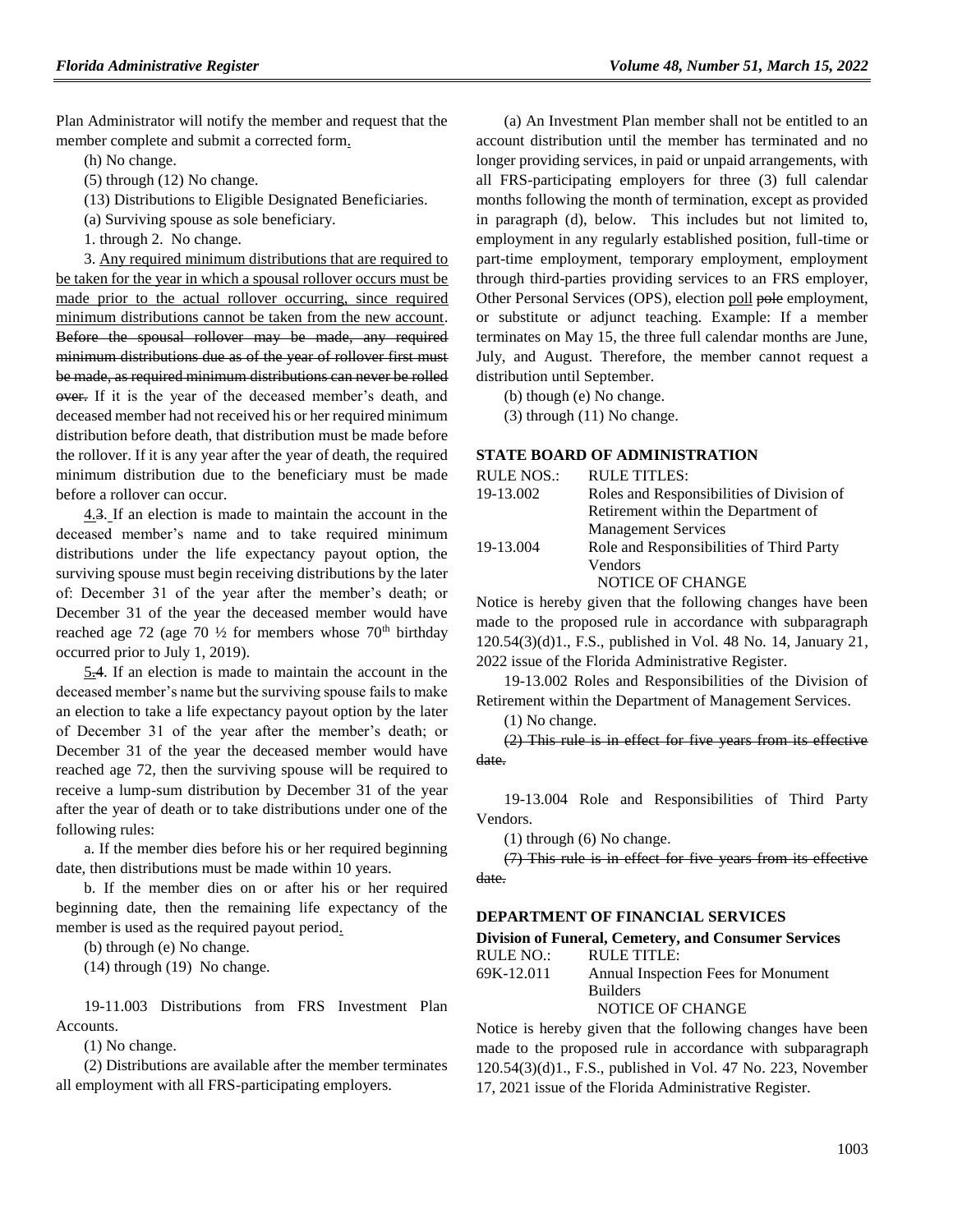The Board received written comments from the Joint Administrative Procedures Committee on Rule 69K-12.011, F.A.C. On \_\_\_\_\_\_\_\_\_\_\_\_\_, the Board approved changes to the proposed rule language.

The changes are as follows:

69K-12.011 Annual Inspection Fees for Monument Establishments.

Effective July1, 2021, eEach monument establishment shall pay an annual inspection fee of \$225 that is payable upon application for licensure and upon each renewal of such license. Rulemaking Authority 497.103(1)(bb), (5)(a), 497.553(1) FS. Law Implemented 497.103, 497.550, 497.553(1) FS. History–New 5-16-07, Amended 5-19-09, .

THE PERSON TO BE CONTACTED REGARDING THE PROPOSED RULE IS: Mary Schwantes, Division Director, Board of Funeral, Cemetery,

## Section IV Emergency Rules

## NONE

## Section V Petitions and Dispositions Regarding Rule Variance or Waiver

## [PUBLIC SERVICE COMMISSION](https://www.flrules.org/gateway/department.asp?id=25)

RULE NO.: RULE TITLE:

25-7.039 Natural Gas Utility Petition for Rate Increase; Commission Designee.

NOTICE IS HEREBY GIVEN by the Florida Public Service Commission that Florida Public Utilities Company and Florida Division of Chesapeake Utilities Corporation's joint petition filed on November 30, 2021, for variance from Rule 25- 7.039(1), F.A.C., in Commission Docket No. 20210188-GU, was addressed by Order No. PSC-2022-0058-PAA-GU, issued February 15, 2022, and consummated by Order No. PSC-2022- 0107-CO-GU, issued March 9, 2022. Rule 25-7.039(1), F.A.C., sets forth general filing instructions for investor-owned natural gas utilities' Minimum Filing Requirements (MFRs) when submitting applications for changes in rates. The joint petition for variance was granted on the basis that petitioners provided sufficient justification under section 120.542, F.S., to merit a temporary variance from the rule, subject to discovery and cross-examination procedures remaining intact. Notice of the joint petition was published in the Florida Administrative Register on December 2, 2021. A copy of the orders can be obtained from the Office of Commission Clerk, 2540 Shumard Oak Boulevard, Tallahassee, Florida 32399-0850, (850) 413- 6770.

## [DEPARTMENT OF MANAGEMENT SERVICES](https://www.flrules.org/gateway/department.asp?id=60)

[Public Employees Relations Commission](https://www.flrules.org/gateway/organization.asp?id=502)

RULE NO.: RULE TITLE:

[60CC-4.002](https://www.flrules.org/gateway/ruleNo.asp?id=60CC-4.002) Ratification by Members of Bargaining Unit

The Public Employees Relations Commission hereby gives notice:

On March 11, 2022, the Public Employees Relations Commission issued a final order in Case No. MS-2022-011 granting an unopposed emergency petition for variance from Florida Administrative Code Rule 60CC-4.002 filed by Roscoe Hightower and the United Faculty of Florida. The variance allows the Petitioners to conduct all aspects of a ratification election electronically. The Public Employees Relations Commission determined that the Petitioners had demonstrated an emergency existed and that they would suffer a substantial hardship if the variance was not granted. The petition was filed on February 16, 2022, and the notice of receipt of the petition was published on February 21, 2022, on the Commission's website and in Volume 48, Number 35 F.A.R. No comments were received on the petition.

A copy of the Order or additional information may be obtained by contacting: The Clerk, Public Employees Relations Commission, 4708 Capital Circle Northwest, Suite 300, Tallahassee, Florida 32303-7256.

## [DEPARTMENT OF MANAGEMENT SERVICES](https://www.flrules.org/gateway/department.asp?id=60) [Public Employees Relations Commission](https://www.flrules.org/gateway/organization.asp?id=502) RULE NO.: RULE TITLE:

[60CC-4.002](https://www.flrules.org/gateway/ruleNo.asp?id=60CC-4.002) Ratification by Members of Bargaining Unit The Public Employees Relations Commission hereby gives notice:

On March 11, 2022, the Public Employees Relations Commission issued a final order in Case No. MS-2022-012 granting an unopposed emergency petition for variance from Florida Administrative Code Rule 60CC-4.002 filed by Ronald Pollard and the Orange Educational Support Personnel Association. The variance allows the Petitioners to conduct all aspects of a ratification election electronically. The Public Employees Relations Commission determined that the Petitioners had demonstrated an emergency existed and that they would suffer a substantial hardship if the variance was not granted. The petition was filed on February 21, 2022, and the notice of receipt of the petition was published on February 25, 2022, on the Commission's website and in Volume 48, Number 39 F.A.R. No comments were received on the petition.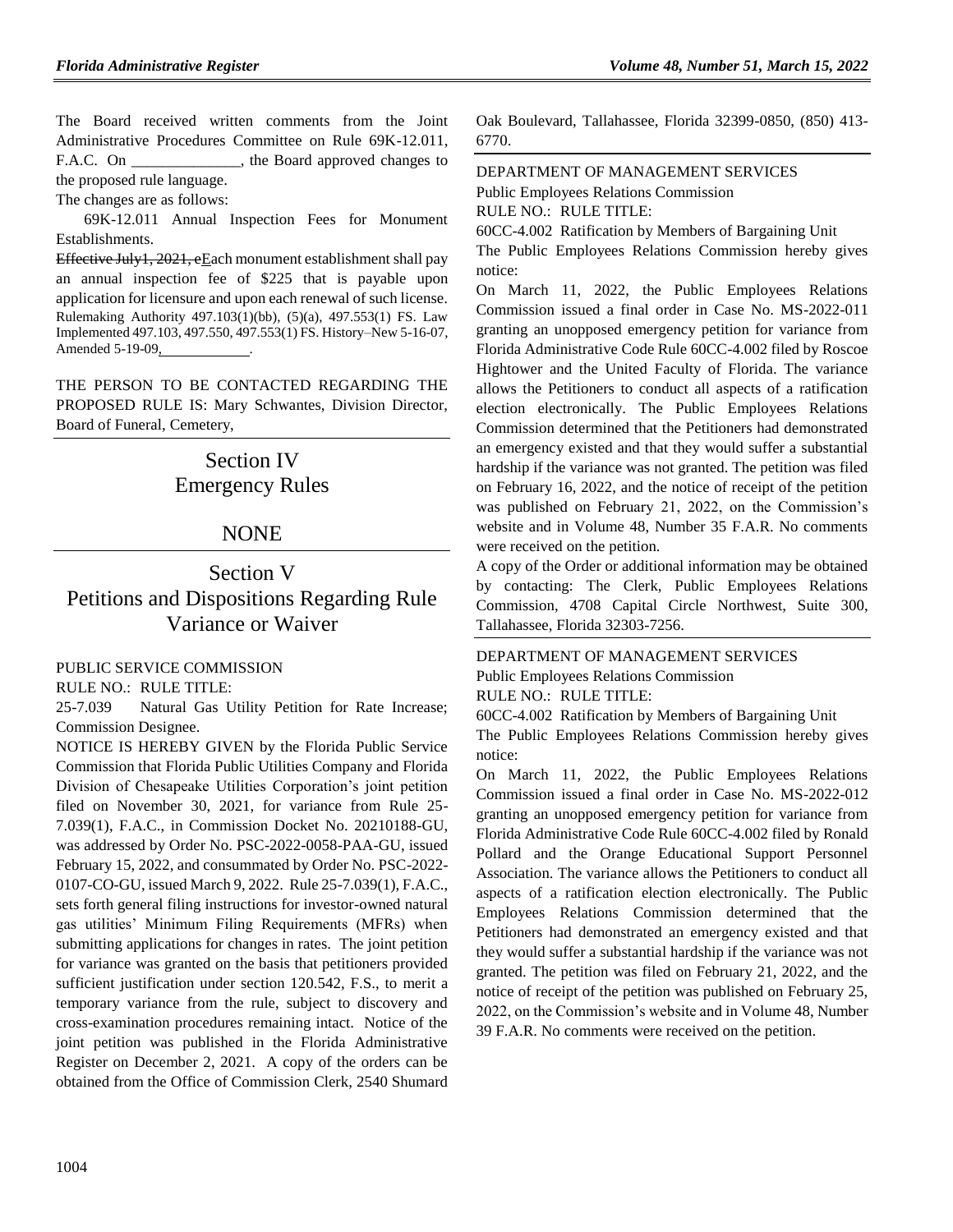A copy of the Order or additional information may be obtained by contacting: The Clerk, Public Employees Relations Commission, 4708 Capital Circle Northwest, Suite 300, Tallahassee, Florida 32303-7256.

[DEPARTMENT OF HEALTH](https://www.flrules.org/gateway/department.asp?id=64)

[Board of Medicine](https://www.flrules.org/gateway/organization.asp?id=331)

RULE NO.: RULE TITLE:

[64B8-9.012](https://www.flrules.org/gateway/ruleNo.asp?id=64B8-9.012) Standards for the Prescription of Obesity Drugs NOTICE IS HEREBY GIVEN that on March 11, 2022, the Board of Medicine, received a petition for variance or waiver filed on behalf of Gene Lee, Jerri Jensen, Sonia Sharma and Calibrate Health Medical P.C., from Rule 64B8-9.012(6), F.A.C. In relevant part, each physician who is prescribing, ordering, or providing weight loss enhancers to patients must assure that such patients undergo an in-person re-evaluation within 2 to 4 weeks of receiving a prescription, order, or dosage. Petitioners are requesting that Calibrate, and the abovereferenced physicians, be allowed to satisfy the "in-person" requirement via Calibrate's synchronous audiovisual telehealth technology, through which member patients meet with their physicians in a virtual face-to-face exchange from different locations. Comments on this petition should be filed with the Board of Medicine, 4052 Bald Cypress Way, Bin #C03, Tallahassee, Florida 32399-3053, within 14 days of publication of this notice.

A copy of the Petition for Variance or Waiver may be obtained by contacting: Paul Vazquez, J.D., Executive Director, Board of Medicine/MQA, Paul.Vazquez@flhealth.gov.

## [DEPARTMENT OF HEALTH](https://www.flrules.org/gateway/department.asp?id=64)

#### [Board of Podiatric Medicine](https://www.flrules.org/gateway/organization.asp?id=309)

NOTICE IS HEREBY GIVEN that on March 11, 2022, the Board of Podiatric Medicine, received a petition for variance or waiver filed by Siavash Rostami, DPM, AACFAS. Petitioner seeks a variance or waiver of Rule 64B18-17.005, F.A.C., which requires that during the first biennium or within 24 months of initial licensure, whichever ends later, practitioners are required to obtain five (5) hours of continuing education in the subject area of risk management by attending one full day of a meeting of the Board of Podiatric Medicine at which disciplinary hearings are conducted. The practitioner is then exempt from any other continuing education requirements for his or her first renewal except for a 1-hour course on human trafficking and the hours mandated for prevention of medical errors and HIV/AIDS. Petitioner seeks a temporary variance or waiver of the rule which requires attendance at a meeting of the Board of Podiatric Medicine in which disciplinary hearings are conducted within the first 24 months of licensure. Petitioner seeks an additional 24 months to meet the rule requirement.

Comments on this petition should be filed with the Board of Podiatric Medicine, 4052 Bald Cypress Way, Bin # C08,

Tallahassee, Florida 32399-1708, within 14 days of publication of this notice.

A copy of the Petition for Variance or Waiver may be obtained by contacting: Kimberly Marshall, Executive Director, Board of Podiatric Medicine, 4052 Bald Cypress Way, Bin # C08, Tallahassee, Florida 32399-1708, or by electronic mail-Kimberly.Marshall@flhealth.gov.

## Section VI Notice of Meetings, Workshops and Public **Hearings**

#### [DEPARTMENT OF STATE](https://www.flrules.org/gateway/department.asp?id=1)

[Division of Historical Resources](https://www.flrules.org/gateway/organization.asp?id=1)

The Division of Historical Resources announces a public meeting to which all persons are invited.

DATE AND TIME: March 22, 2022, 1:30 p.m. to conclusion.

PLACE: Room 307, R.A. Gray Building, 500 S. Bronough Street, Tallahassee, FL 32399.

GENERAL SUBJECT MATTER TO BE CONSIDERED: Meeting of the Friends of Florida History CSO. Finance and Investment committee will meet at 1:30 p.m. followed by the full board meeting at 2:00 p.m.

A copy of the agenda may be obtained by contacting: Carol Bryant-Martin at 850.245.6449 or carol.bryantmartin@dos.myflorida.com.

Pursuant to the provisions of the Americans with Disabilities Act, any person requiring special accommodations to participate in this workshop/meeting is asked to advise the agency at least 48 hours before the workshop/meeting by contacting: Carol Bryant-Martin at 850.245.6449 or carol.bryant-martin@dos.myflorida.com. If you are hearing or speech impaired, please contact the agency using the Florida Relay Service, 1(800)955-8771 (TDD) or 1(800)955-8770 (Voice).

For more information, you may contact: Carol Bryant-Martin at 850.245.6449 or carol.bryant-martin@dos.myflorida.com.

## [DEPARTMENT OF AGRICULTURE AND CONSUMER](https://www.flrules.org/gateway/department.asp?id=5)  [SERVICES](https://www.flrules.org/gateway/department.asp?id=5)

[Division of Administration](https://www.flrules.org/gateway/organization.asp?id=161)

The Florida Farmworkers Advisory Council announces a telephone conference call to which all persons are invited.

DATE AND TIME: March 24, 2022, 1:00 p.m.

PLACE:  $Zoom$  at

https://zoom.us/j/96521603540?pwd=ek5uaStBaTh5TG1FVV dEY3BULzZSdz09; Meeting ID: 965 2160 3540; Passcode: 056750; Dial-in Number: 1-929-205-6099.

GENERAL SUBJECT MATTER TO BE CONSIDERED: The Florida Farmworkers Advisory Council will conduct a meeting to discuss general business.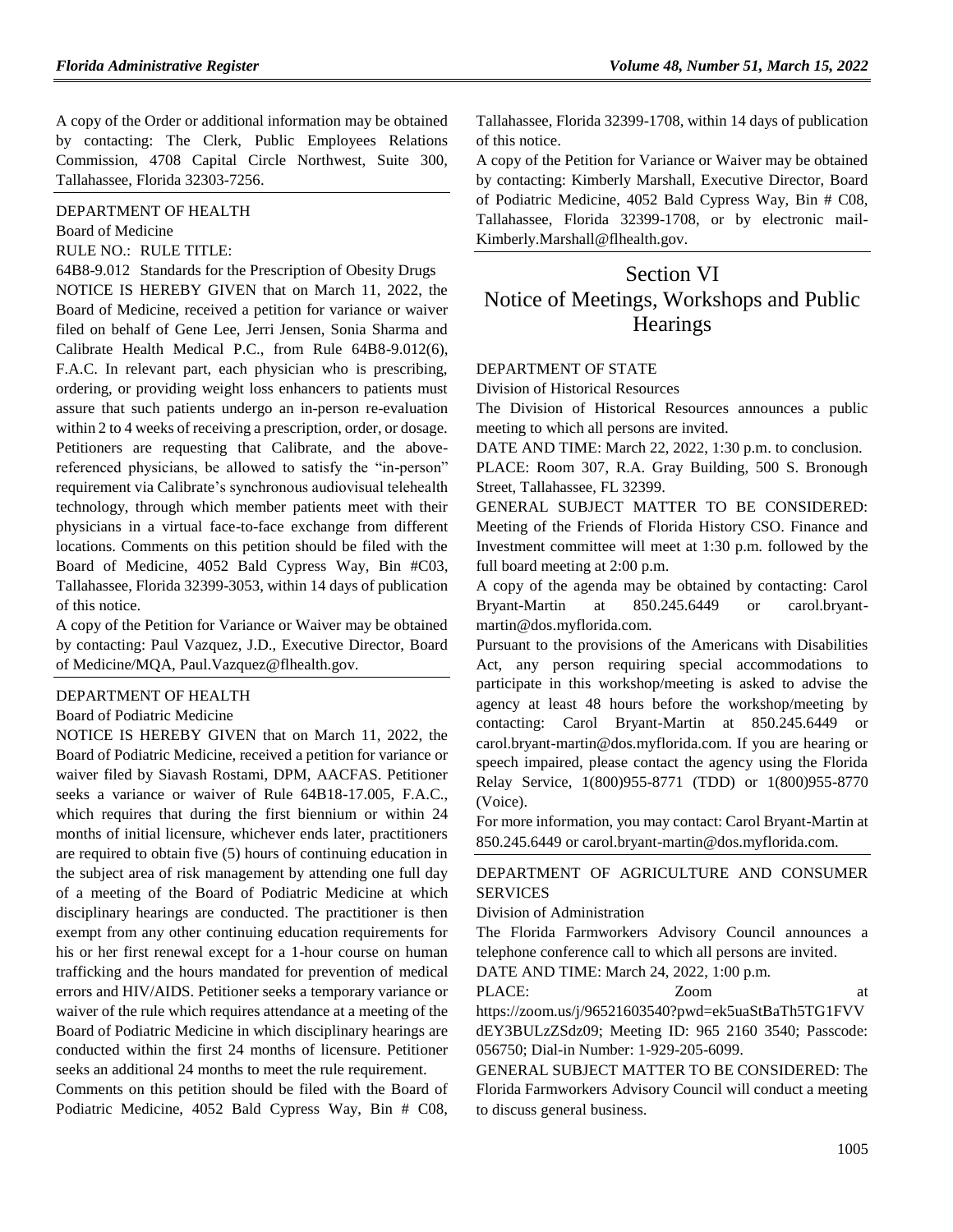A copy of the agenda may be obtained by contacting: Ricardo Alvarez at (850) 766-8583 or Ricardo.Alvarez@FDACS.gov.

Pursuant to the provisions of the Americans with Disabilities Act, any person requiring special accommodations to participate in this workshop/meeting is asked to advise the agency at least 2 days before the workshop/meeting by contacting: Ricardo Alvarez at (850) 766-8583 or Ricardo.Alvarez@FDACS.gov. If you are hearing or speech impaired, please contact the agency using the Florida Relay Service, 1(800)955-8771 (TDD) or 1(800)955-8770 (Voice).

For more information, you may contact: Ricardo Alvarez at (850) 766-8583 or Ricardo.Alvarez@FDACS.gov.

## [DEPARTMENT OF AGRICULTURE AND CONSUMER](https://www.flrules.org/gateway/department.asp?id=5)  [SERVICES](https://www.flrules.org/gateway/department.asp?id=5)

[Division of Administration](https://www.flrules.org/gateway/organization.asp?id=161)

The Department of Agriculture and Consumer Services announces a telephone conference call to which all persons are invited.

DATE AND TIME: March 24, 2022, 3:00 p.m.

PLACE: Call in: 850-391-8548, Access Code: 807-522-874# GENERAL SUBJECT MATTER TO BE CONSIDERED: This is a meeting of the Hemp Advisory Committee to conduct general business.

A copy of the agenda may be obtained by contacting: cannabis@fdacs.gov.

Pursuant to the provisions of the Americans with Disabilities Act, any person requiring special accommodations to participate in this workshop/meeting is asked to advise the agency at least 4 days before the workshop/meeting by contacting: cannabis@fdacs.gov. If you are hearing or speech impaired, please contact the agency using the Florida Relay Service, 1(800)955-8771 (TDD) or 1(800)955-8770 (Voice). For more information, you may contact: cannabis@fdacs.gov.

## [DEPARTMENT OF AGRICULTURE AND CONSUMER](https://www.flrules.org/gateway/department.asp?id=5)  [SERVICES](https://www.flrules.org/gateway/department.asp?id=5)

[Division of Administration](https://www.flrules.org/gateway/organization.asp?id=161)

The Department of Agriculture and Consumer Services announces a telephone conference call to which all persons are invited.

DATE AND TIME: March 24, 2022, 4:00 p.m.

PLACE: Call in: 850-391-8548, Access Code: 619-262-548#

GENERAL SUBJECT MATTER TO BE CONSIDERED: This is a meeting of the Medical Cannabis Advisory Committee to conduct general business.

A copy of the agenda may be obtained by contacting: cannabis@fdacs.gov.

Pursuant to the provisions of the Americans with Disabilities Act, any person requiring special accommodations to participate in this workshop/meeting is asked to advise the agency at least 4 days before the workshop/meeting by contacting: cannabis@fdacs.gov. If you are hearing or speech impaired, please contact the agency using the Florida Relay Service, 1(800)955-8771 (TDD) or 1(800)955-8770 (Voice). For more information, you may contact: cannabis@fdacs.gov.

## [DEPARTMENT OF AGRICULTURE AND CONSUMER](https://www.flrules.org/gateway/department.asp?id=5)  [SERVICES](https://www.flrules.org/gateway/department.asp?id=5)

[Division of Agricultural Environmental Services](https://www.flrules.org/gateway/organization.asp?id=165)

The Florida Coordinating Council on Mosquito Control's Subcommittee on Managed Marshes (SOMM) announces a public meeting to which all persons are invited.

DATE AND TIME: March 24, 2022, 10:00 a.m.

PLACE: Indian River Mosquito Control District Office, 5655 41st St, Vero Beach, FL 32967.

GENERAL SUBJECT MATTER TO BE CONSIDERED: Business of the subcommittee, and other relevant matters.

A copy of the agenda may be obtained by contacting:

For more information, you may contact: Ed Foley, Foley@lcmcd.org, (239) 410-1753, Co-Chair.

## [DEPARTMENT OF EDUCATION](https://www.flrules.org/gateway/department.asp?id=6)

[Education Practices Commission](https://www.flrules.org/gateway/organization.asp?id=196)

The Education Practices Commission announces a public meeting to which all persons are invited.

DATE AND TIME: An Education Practices Commission Leadership Team Meeting is being conducted at 11:00 a.m. or as soon thereafter on March 31, 2022.

PLACE: Zoom Meeting

https://zoom.us/j/93493020198?pwd=SzhaSU0vekFrZXBaeH dqT0F2Q0wrdz09

Meeting ID: 934 9302 0198

Passcode: 3h2cHR

The following conference number will only be activated if the Zoom Video Hearing needs to be terminated.

Phone Meeting

United States Toll-Free: 1-888-585-9008

Conference Room Number: 847-456-389

GENERAL SUBJECT MATTER TO BE CONSIDERED: The Leadership Team Meeting of the Education Practices Commission is being held to discuss any issues that arose during the previous hearing cycle and/or issues concerning the commission.

A copy of the agenda may be obtained by contacting: Lisa Forbess at (850) 245-0455.

Pursuant to the provisions of the Americans with Disabilities Act, any person requiring special accommodations to participate in this workshop/meeting is asked to advise the agency at least 5 days before the workshop/meeting by contacting: Lisa Forbess at (850) 245-0455. If you are hearing or speech impaired, please contact the agency using the Florida Relay Service, 1(800)955-8771 (TDD) or 1(800)955-8770 (Voice).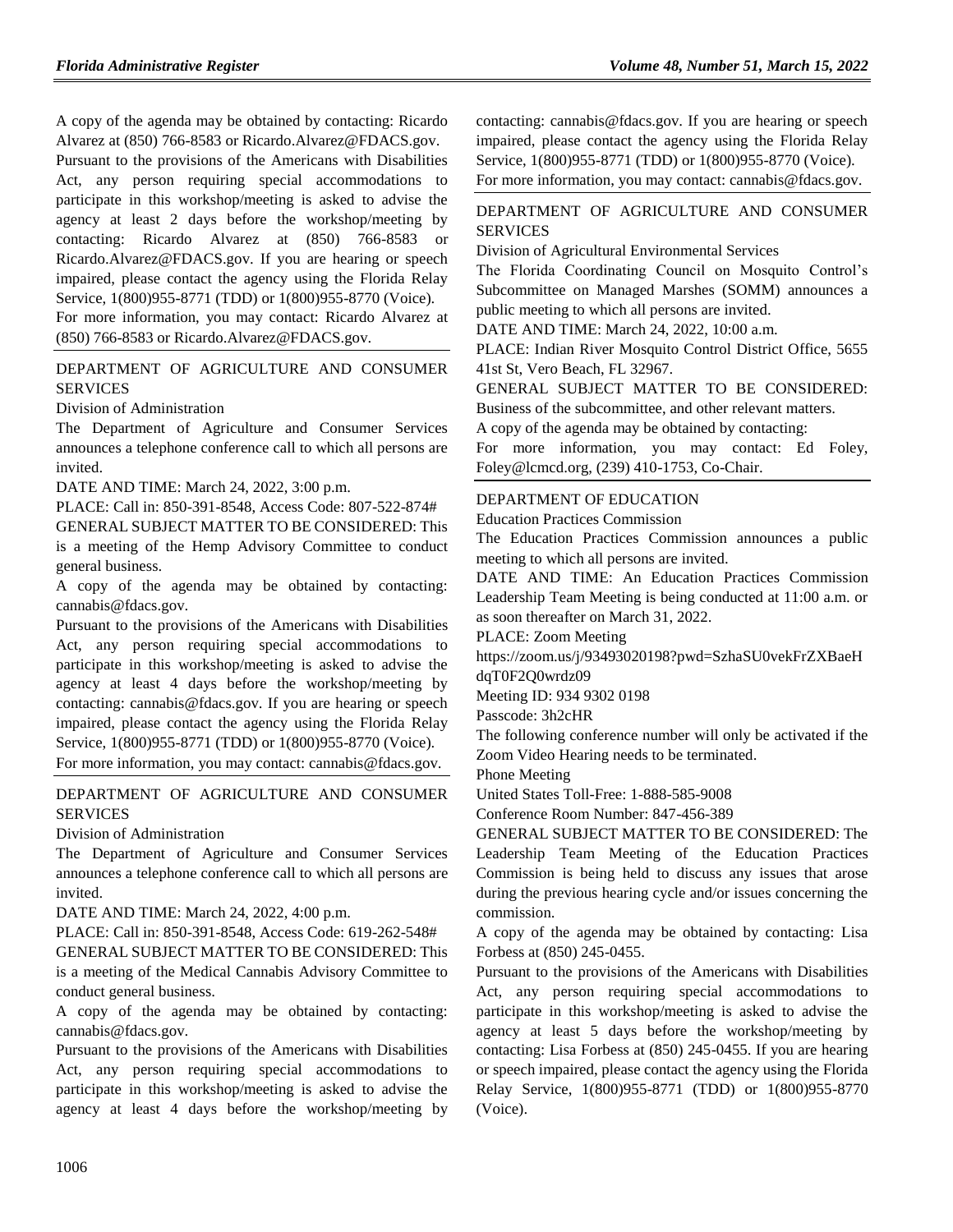If any person decides to appeal any decision made by the Board with respect to any matter considered at this meeting or hearing, he/she will need to ensure that a verbatim record of the proceeding is made, which record includes the testimony and evidence from which the appeal is to be issued.

For more information, you may contact: Lisa Forbess at (850) 245-0455.

#### [REGIONAL PLANNING COUNCILS](https://www.flrules.org/gateway/department.asp?id=29)

[North Central Florida Regional Planning Council](https://www.flrules.org/gateway/organization.asp?id=59)

The North Central Florida Regional Planning Council announces a public meeting to which all persons are invited. DATE AND TIME: March 24, 2022, 7:00 p.m.

PLACE: Virtual Meeting Communications Media Technology The meeting will be conducted via communications media technology in the following format:

To join the meeting from your computer, tablet or smartphone. https://meet.goto.com/761902485

DIAL IN NUMBER: Toll Free: 1.877.309.2073

ACCESS CODE: 761-902-485

GENERAL SUBJECT MATTER TO BE CONSIDERED: To conduct the regular business of the North Central Florida Regional Planning Council.

A copy of the agenda may be obtained by contacting: North Central Florida Regional Planning Council, 2009 NW 67th Place, Gainesville, Florida 32653-1603.

Pursuant to the provisions of the Americans with Disabilities Act, any person requiring special accommodations to participate in this workshop/meeting is asked to advise the agency at least 2 business days before the workshop/meeting by contacting: 352.955.2200. If you are hearing or speech impaired, please contact the agency using the Florida Relay Service, 1(800)955-8771 (TDD) or 1(800)955-8770 (Voice).

If any person decides to appeal any decision made by the Board with respect to any matter considered at this meeting or hearing, he/she will need to ensure that a verbatim record of the proceeding is made, which record includes the testimony and evidence from which the appeal is to be issued.

## [REGIONAL PLANNING COUNCILS](https://www.flrules.org/gateway/department.asp?id=29)

[North Central Florida Regional Planning Council](https://www.flrules.org/gateway/organization.asp?id=59)

The North Central Florida Regional Planning Council announces a public meeting to which all persons are invited.

DATE AND TIME: March 24, 2022, 5:30 p.m.

PLACE: Virtual Meeting via Communications Media Technology

The meeting will be conducted via communications media technology in the following format:

DIAL IN NUMBER: Toll free 1.888.585.9008 CONFERENCE CODE: 568 124 316

GENERAL SUBJECT MATTER TO BE CONSIDERED: To conduct the regular business of the Program Committee of the North Central Florida Regional Planning Council.

A copy of the agenda may be obtained by contacting: North Central Florida Regional Planning Council, 2009 NW 67th Place, Gainesville, Florida 32653-1603.

Pursuant to the provisions of the Americans with Disabilities Act, any person requiring special accommodations to participate in this workshop/meeting is asked to advise the agency at least 2 business days before the workshop/meeting by contacting: 352.955.2200. If you are hearing or speech impaired, please contact the agency using the Florida Relay Service, 1(800)955-8771 (TDD) or 1(800)955-8770 (Voice).

If any person decides to appeal any decision made by the Board with respect to any matter considered at this meeting or hearing, he/she will need to ensure that a verbatim record of the proceeding is made, which record includes the testimony and evidence from which the appeal is to be issued.

#### [REGIONAL PLANNING COUNCILS](https://www.flrules.org/gateway/department.asp?id=29)

[North Central Florida Regional Planning Council](https://www.flrules.org/gateway/organization.asp?id=59)

The North Central Florida Regional Planning Council announces a public meeting to which all persons are invited.

DATE AND TIME: March 24, 2022, 6:00 p.m.

PLACE: Virtual Meeting via Communications Media Technology

The meeting will be conducted via communications media technology in the following format:

DIAL IN NUMBER: Toll free 1.888.585.9008

CONFERENCE CODE: 381 777 570

GENERAL SUBJECT MATTER TO BE CONSIDERED: To conduct the regular business of the Clearinghouse Committee of the North Central Florida Regional Planning Council.

A copy of the agenda may be obtained by contacting: North Central Florida Regional Planning Council, 2009 NW 67th Place, Gainesville, Florida 32653-1603.

Pursuant to the provisions of the Americans with Disabilities Act, any person requiring special accommodations to participate in this workshop/meeting is asked to advise the agency at least 2 business days before the workshop/meeting by contacting: 352.955.2200. If you are hearing or speech impaired, please contact the agency using the Florida Relay Service, 1(800)955-8771 (TDD) or 1(800)955-8770 (Voice).

If any person decides to appeal any decision made by the Board with respect to any matter considered at this meeting or hearing, he/she will need to ensure that a verbatim record of the proceeding is made, which record includes the testimony and evidence from which the appeal is to be issued.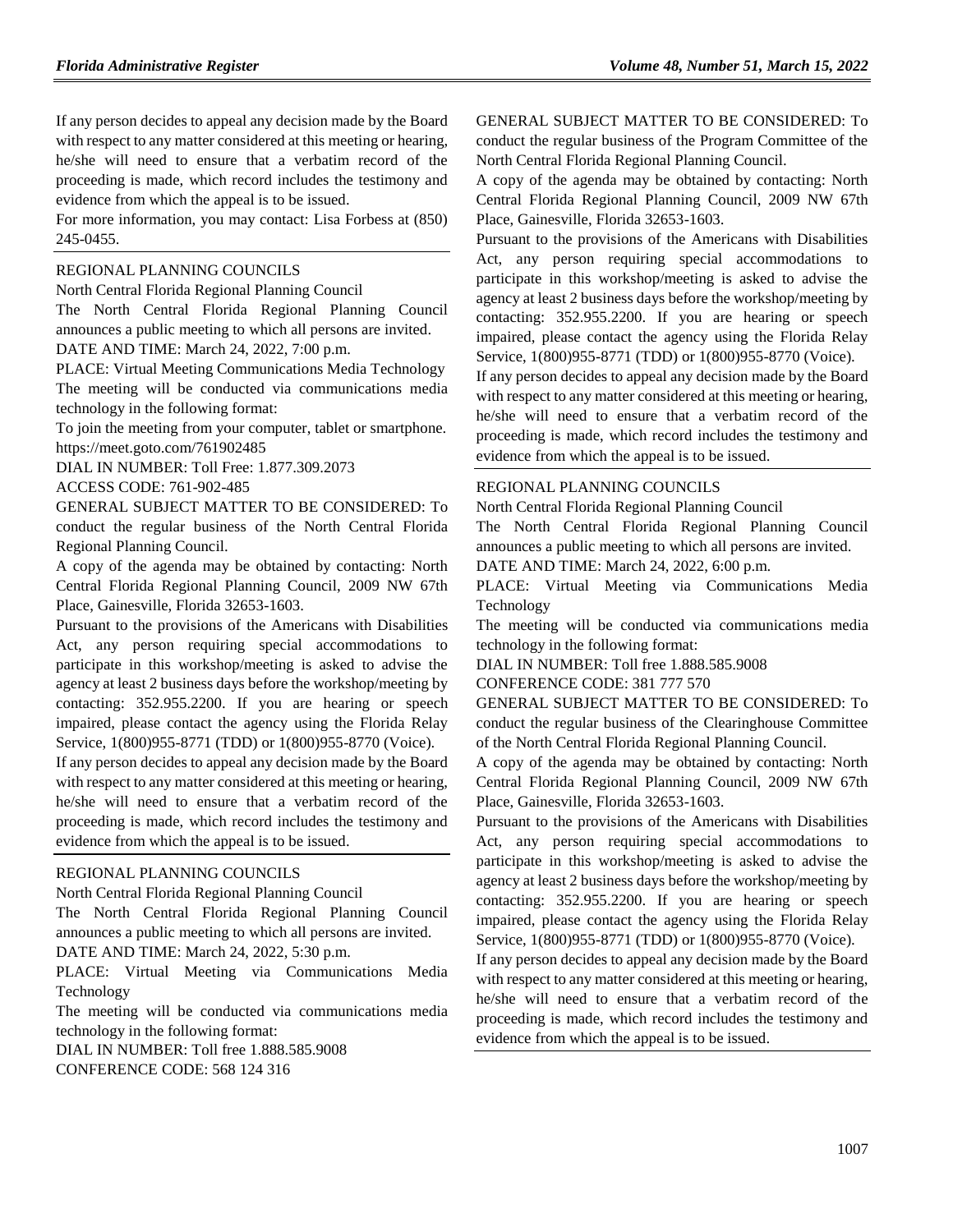### [REGIONAL PLANNING COUNCILS](https://www.flrules.org/gateway/department.asp?id=29)

[North Central Florida Regional Planning Council](https://www.flrules.org/gateway/organization.asp?id=59)

The North Central Florida Regional Planning Council announces a public meeting to which all persons are invited. DATE AND TIME: March 24, 2022, 6:00 p.m.

PLACE: Virtual Meeting via Communications Media Technology

The meeting will be conducted via communications media technology in the following format:

DIAL IN NUMBER: Toll free 1.888.585.9008

CONFERENCE CODE: 568 124 316

GENERAL SUBJECT MATTER TO BE CONSIDERED: To conduct the regular business of the Executive Committee of the North Central Florida Regional Planning Council.

A copy of the agenda may be obtained by contacting: North Central Florida Regional Planning Council, 2009 NW 67th Place, Gainesville, Florida 32653-1603.

Pursuant to the provisions of the Americans with Disabilities Act, any person requiring special accommodations to participate in this workshop/meeting is asked to advise the agency at least 2 business days before the workshop/meeting by contacting: 352.955.2200. If you are hearing or speech impaired, please contact the agency using the Florida Relay Service, 1(800)955-8771 (TDD) or 1(800)955-8770 (Voice).

If any person decides to appeal any decision made by the Board with respect to any matter considered at this meeting or hearing, he/she will need to ensure that a verbatim record of the proceeding is made, which record includes the testimony and evidence from which the appeal is to be issued.

### [REGIONAL PLANNING COUNCILS](https://www.flrules.org/gateway/department.asp?id=29)

[Apalachee Regional Planning Council](https://www.flrules.org/gateway/organization.asp?id=68)

The Apalachee Regional Planning Council announces a public meeting to which all persons are invited.

DATE AND TIME: Thursday, March 24, 2022, 10:00 a.m. ET/9:00 a.m. CT

PLACE: Florida Public Safety Institute, 75 College Drive, Havana, FL 32333 or virtual option: https://meet.goto.com/543826765

GENERAL SUBJECT MATTER TO BE CONSIDERED: To hold the regular bi-monthly meeting of the Apalachee Regional Planning Council (ARPC).

A copy of the agenda may be obtained by contacting: Jana Williams, 2507 Callaway Road, Suite 200, Tallahassee, FL, 32303, JWilliams@arpc.org, (850)488-6211, x. 101.

If any person decides to appeal any decision made by the Board with respect to any matter considered at this meeting or hearing, he/she will need to ensure that a verbatim record of the proceeding is made, which record includes the testimony and evidence from which the appeal is to be issued.

## [AGENCY FOR HEALTH CARE ADMINISTRATION](https://www.flrules.org/gateway/department.asp?id=59) [Medicaid](https://www.flrules.org/gateway/organization.asp?id=192)

The Agency for Health Care Administration announces a public meeting to which all persons are invited.

DATE AND TIME: March 22, 2022, 9:30 a.m.

PLACE: Webinar

Please register for the meeting at:

https://attendee.gotowebinar.com/register/5919739138903850 768

After registering, you will receive a confirmation email containing information about joining the webinar.

GENERAL SUBJECT MATTER TO BE CONSIDERED: Medicaid Medical Care Advisory Committee (MCAC) meeting.

A copy of the agenda may be obtained by contacting: Carla Sims at carla.sims@ahca.myflorida.com or Brittany Gray at brittany.gray@ahca.myflorida.com.

Pursuant to the provisions of the Americans with Disabilities Act, any person requiring special accommodations to participate in this workshop/meeting is asked to advise the agency at least 3 days before the workshop/meeting by contacting: Carla Sims at carla.sims@ahca.myflorida.com or Brittany Gray at brittany.gray@ahca.myflorida.com. If you are hearing or speech impaired, please contact the agency using the Florida Relay Service, 1(800)955-8771 (TDD) or 1(800)955- 8770 (Voice).

For more information, you may contact: Carla Sims at carla.sims@ahca.myflorida.com or Brittany Gray at brittany.gray@ahca.myflorida.com.

## [DEPARTMENT OF BUSINESS AND PROFESSIONAL](https://www.flrules.org/gateway/department.asp?id=61)  [REGULATION](https://www.flrules.org/gateway/department.asp?id=61)

The Board of Architecture and Interior Design announces a telephone conference call to which all persons are invited.

DATE AND TIME: March 16, 2022, 2:00 p.m. CANCELLED PLACE: 888-585-9008, conference room number 491089625 CANCELLED

GENERAL SUBJECT MATTER TO BE CONSIDERED: Cancelled

A copy of the agenda may be obtained by contacting:

## [DEPARTMENT OF HEALTH](https://www.flrules.org/gateway/department.asp?id=64)

[Board of Medicine](https://www.flrules.org/gateway/organization.asp?id=331)

The Board of Pharmacy- Joint Rules Committee announces a public meeting to which all persons are invited.

DATE AND TIME: Wednesday, March 30, 2022, 12:30 p.m. EST, or soon thereafter.

PLACE: 1(888)585-9008, Participant Code: 599-196-982(#)

GENERAL SUBJECT MATTER TO BE CONSIDERED: General Business of the Joint Rules Committee.

A copy of the agenda may be obtained by contacting: www.floridaspharmacy.gov.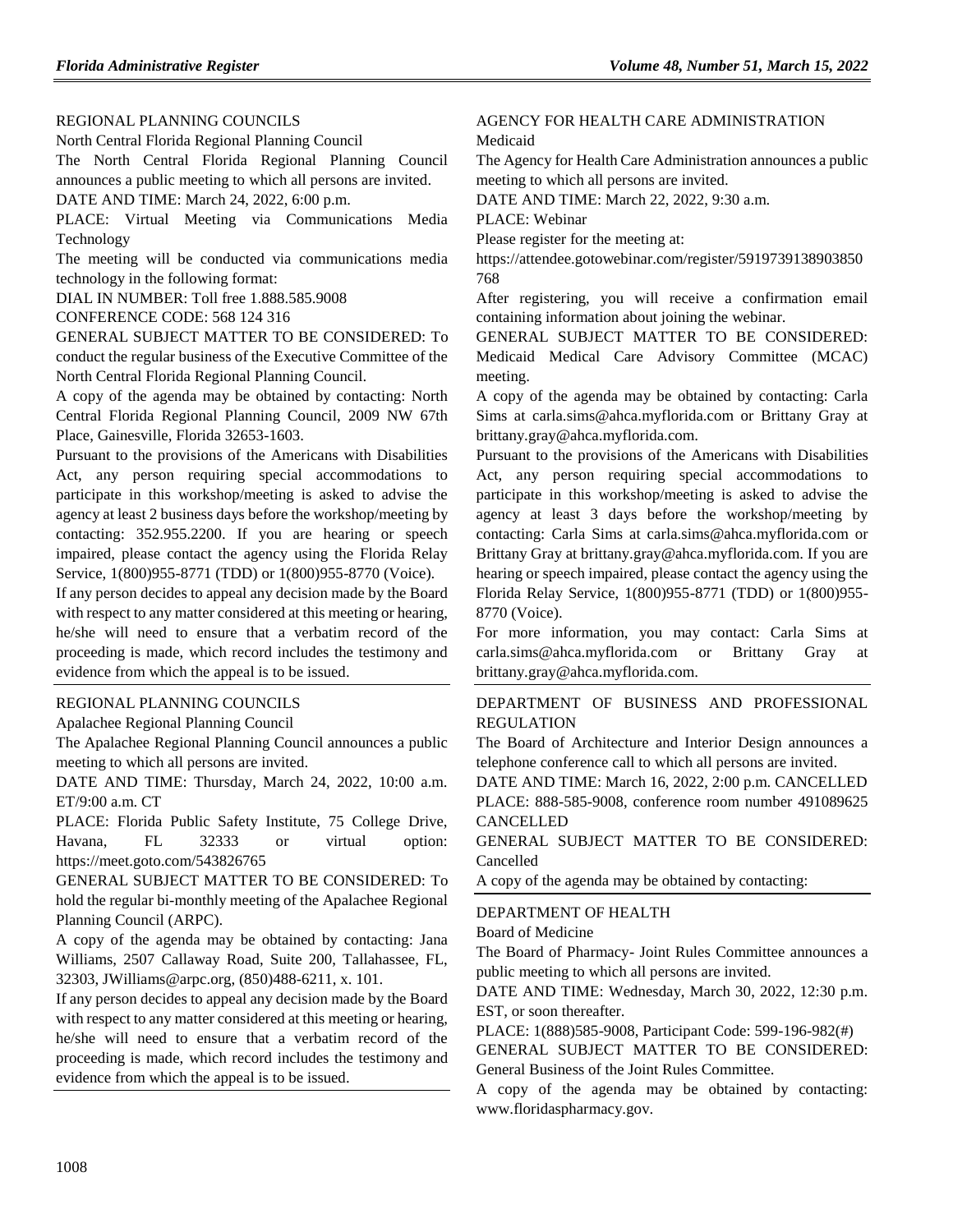Pursuant to the provisions of the Americans with Disabilities Act, any person requiring special accommodations to participate in this workshop/meeting is asked to advise the agency at least 7 days before the workshop/meeting by contacting: (850) 245-4474. If you are hearing or speech impaired, please contact the agency using the Florida Relay Service, 1(800)955-8771 (TDD) or 1(800)955-8770 (Voice).

If any person decides to appeal any decision made by the Board with respect to any matter considered at this meeting or hearing, he/she will need to ensure that a verbatim record of the proceeding is made, which record includes the testimony and evidence from which the appeal is to be issued.

#### [DEPARTMENT OF HEALTH](https://www.flrules.org/gateway/department.asp?id=64)

#### [Board of Nursing](https://www.flrules.org/gateway/organization.asp?id=332)

The Board of Nursing announces a telephone conference call to which all persons are invited.

DATE AND TIME: March 25, 2022, 9:00 a.m.

PLACE: Toll Free Number – 1-888-585-9008, 275-112-502

GENERAL SUBJECT MATTER TO BE CONSIDERED:

Probable Cause Panel Meeting for Public Disciplinary Cases. A copy of the agenda may be obtained by contacting: https://floridasnursing.gov/meeting-information/.

Pursuant to the provisions of the Americans with Disabilities Act, any person requiring special accommodations to participate in this workshop/meeting is asked to advise the agency at least 48 hours before the workshop/meeting by contacting: 850-245-4125. If you are hearing or speech impaired, please contact the agency using the Florida Relay Service, 1(800)955-8771 (TDD) or 1(800)955-8770 (Voice).

If any person decides to appeal any decision made by the Board with respect to any matter considered at this meeting or hearing, he/she will need to ensure that a verbatim record of the proceeding is made, which record includes the testimony and evidence from which the appeal is to be issued.

## [DEPARTMENT OF HEALTH](https://www.flrules.org/gateway/department.asp?id=64)

[Board of Nursing](https://www.flrules.org/gateway/organization.asp?id=332)

The Board of Nursing announces a public meeting to which all persons are invited.

DATES AND TIMES: Wednesday, April 6, 2022, 4:00 p.m.; Thursday, April 7, 2022, 8:30 a.m.; Thursday,

April 7, 2022, 1:30 p.m.; Friday, April 8, 2022, 8:30 a.m.

PLACE: DoubleTree by Hilton Hotel Miami Airport & Convention Center, 711 NW 72nd Ave., Miami, FL 33126 GENERAL SUBJECT MATTER TO BE CONSIDERED:

Credentials Committee and Education Committee

meetings; Disciplinary Hearings and General Business (Full Board).

A copy of the agenda may be obtained by contacting: https://floridasnursing.gov/meeting-information/upcomingmeetings/.

Pursuant to the provisions of the Americans with Disabilities Act, any person requiring special accommodations to participate in this workshop/meeting is asked to advise the agency at least 48 hours before the workshop/meeting by contacting: (850) 245-4125. If you are hearing or speech impaired, please contact the agency using the Florida Relay Service, 1(800)955-8771 (TDD) or 1(800)955-8770 (Voice). If any person decides to appeal any decision made by the Board with respect to any matter considered at this meeting or hearing,

he/she will need to ensure that a verbatim record of the proceeding is made, which record includes the testimony and evidence from which the appeal is to be issued.

#### [DEPARTMENT OF HEALTH](https://www.flrules.org/gateway/department.asp?id=64)

[Board of Osteopathic Medicine](https://www.flrules.org/gateway/organization.asp?id=306)

The Boards of Medicine, Osteopathic Medicine and Pharmacy, Joint Rules Committee announces a telephone conference call to which all persons are invited.

DATE AND TIME: March 30, 2022, 12:30 p.m. ET

PLACE: 1(888)585-9008, Participant Code: 599-196-982(#) GENERAL SUBJECT MATTER TO BE CONSIDERED: General Business of the Joint Rules Committee.

A copy of the agenda may be obtained by contacting: www.floridasosteopathicmedicine.gov/meeting-information

Pursuant to the provisions of the Americans with Disabilities Act, any person requiring special accommodations to participate in this workshop/meeting is asked to advise the agency at least 7 days before the workshop/meeting by contacting: MQA\_Osteopath@flhealth.gov. If you are hearing or speech impaired, please contact the agency using the Florida Relay Service, 1(800)955-8771 (TDD) or 1(800)955-8770 (Voice).

If any person decides to appeal any decision made by the Board with respect to any matter considered at this meeting or hearing, he/she will need to ensure that a verbatim record of the proceeding is made, which record includes the testimony and evidence from which the appeal is to be issued.

#### [DEPARTMENT OF HEALTH](https://www.flrules.org/gateway/department.asp?id=64)

#### [Board of Pharmacy](https://www.flrules.org/gateway/organization.asp?id=307)

The Florida Board of Pharmacy Rules Committee announces a public meeting to which all persons are invited.

DATE AND TIME: April 12, 2022, 2:00 p.m., ET

PLACE: Hilton University of Florida - Conference Center Gainesville, 1714 SW 34th Street, Gainesville, FL 32607

GENERAL SUBJECT MATTER TO BE CONSIDERED: General business meeting regarding discussion and actions regarding current and proposed rules.

A copy of the agenda may be obtained by contacting: www.floridaspharmacy.gov.

Pursuant to the provisions of the Americans with Disabilities Act, any person requiring special accommodations to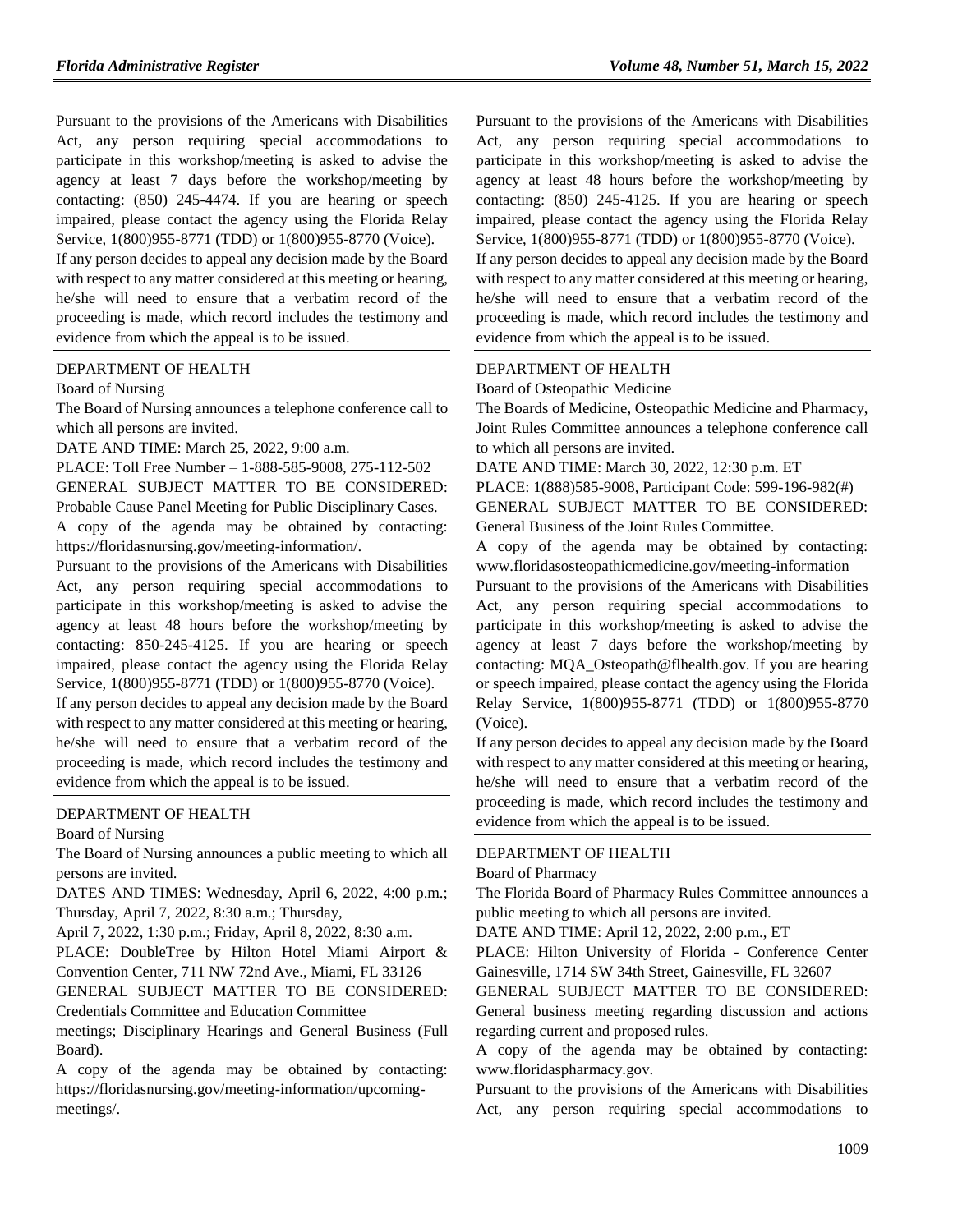participate in this workshop/meeting is asked to advise the agency at least 7 days before the workshop/meeting by contacting: (850)245-4474. If you are hearing or speech impaired, please contact the agency using the Florida Relay Service, 1(800)955-8771 (TDD) or 1(800)955-8770 (Voice).

If any person decides to appeal any decision made by the Board with respect to any matter considered at this meeting or hearing, he/she will need to ensure that a verbatim record of the proceeding is made, which record includes the testimony and evidence from which the appeal is to be issued.

For more information, you may contact: (850)245-4474.

### [FLORIDA HOUSING FINANCE CORPORATION](https://www.flrules.org/gateway/department.asp?id=67)

The Florida Housing Finance Corporation announces a public meeting to which all persons are invited.

DATE AND TIME: Wednesday, May 4, 2022, 2:00 p.m.

PLACE: The meeting will be accessible via phone. The call-in information is available on the Corporation's website at: https://www.floridahousing.org/legal/procurements/requestfor-qualifications.

GENERAL SUBJECT MATTER TO BE CONSIDERED: This Review Committee meeting will be to discuss the responses received from qualified Respondents in response to RFQ 2022- 04 for Homebuyer Loan Program Servicing, answer any questions the Review Committee may have regarding the responses, give the scores, and submit a recommendation to Florida Housing's Board of Directors.

A copy of the agenda may be obtained by contacting: Jenny Marshall, (850) 488-4197 or Jenny.Marshall@floridahousing.org.

Pursuant to the provisions of the Americans with Disabilities Act, any person requiring special accommodations to participate in this workshop/meeting is asked to advise the agency at least 5 days before the workshop/meeting by contacting: Jenny Marshall at (850) 488-4197. If you are hearing or speech impaired, please contact the agency using the Florida Relay Service, 1(800)955-8771 (TDD) or 1(800)955- 8770 (Voice).

If any person decides to appeal any decision made by the Board with respect to any matter considered at this meeting or hearing, he/she will need to ensure that a verbatim record of the proceeding is made, which record includes the testimony and evidence from which the appeal is to be issued.

## [FISH AND WILDLIFE CONSERVATION COMMISSION](https://www.flrules.org/gateway/department.asp?id=68)

The Fish & Wildlife Foundation of Florida announces a public meeting to which all persons are invited.

DATE AND TIME: April 2, 2022, 9:00 a.m. – 4:00 p.m.

PLACE: Casa Marina Key West, 1500 Reynolds Street, Key West, Florida

GENERAL SUBJECT MATTER TO BE CONSIDERED: The Board of Directors of the Fish & Wildlife Foundation of Florida will conduct strategic planning and administrative business of the Foundation including the CEO update, Marketing update, Financial update, Conserve Wildlife tag grants, and review compensation packages.

A copy of the agenda may be obtained by contacting: Mr. Will Bradford, 620 S. Meridian St, Tallahassee, FL 32399; (850) 404-6129.

Pursuant to the provisions of the Americans with Disabilities Act, any person requiring special accommodations to participate in this workshop/meeting is asked to advise the agency at least 5 days before the workshop/meeting by contacting: the ADA Coordinator, at (850)488-6411. If you are hearing or speech impaired, please contact the agency using the Florida Relay Service, 1(800)955-8771 (TDD) or 1(800)955- 8770 (Voice).

For more information, you may contact: Mr. Will Bradford, 620 S. Meridian St, Tallahassee, FL 32399; (850) 404-6129.

## [FISH AND WILDLIFE CONSERVATION COMMISSION](https://www.flrules.org/gateway/department.asp?id=68) [Freshwater Fish and Wildlife](https://www.flrules.org/gateway/organization.asp?id=347)

The Florida Fish and Wildlife Conservation Commission announces a public meeting to which all persons are invited.

DATE AND TIME: Wednesday, March 30, 2022, 7:00 p.m. PLACE: Hernando County Board of County Commissioners,

15470 Flight Path Drive, Brooksville, FL 34604

GENERAL SUBJECT MATTER TO BE CONSIDERED: To receive public comment regarding considerations for FWC's ten-year Management Plan for the FWC Lead Managed Portions of Chinsegut Wildlife and Environmental Area (WEA).

This hearing is being held EXCLUSIVELY for discussion of the DRAFT Chinsegut WEA Management Plan. This meeting is not being held to discuss area hunting or fishing regulations. For more information on the process for FWC rule and regulation development visit our https://myfwc.com/about/rules-regulations/proposed-rulechanges/.

This program receives Federal financial assistance from the U.S. Fish and Wildlife Service. Under Title VI of the 1964 Civil Rights Act, Section 504 of the Rehabilitation Act of 1973, Title II of the Americans with Disabilities Act of 1990, the Age Discrimination Act of 1975, and Title IX of the Education Amendments of 1972, the U.S. Department of the Interior prohibits discrimination on the basis of race, color, national origin, age, sex, or disability. If you believe that you have been discriminated against in any program, activity, or facility, or if you need more information, please write to: Office of Diversity, Inclusion and Civil Rights, U.S. Department of the Interior, 1849 C Street, NW, Washington, D.C. 20240.

A copy of the agenda may be obtained by contacting: A Management Prospectus for Chinsegut WEA and copy of the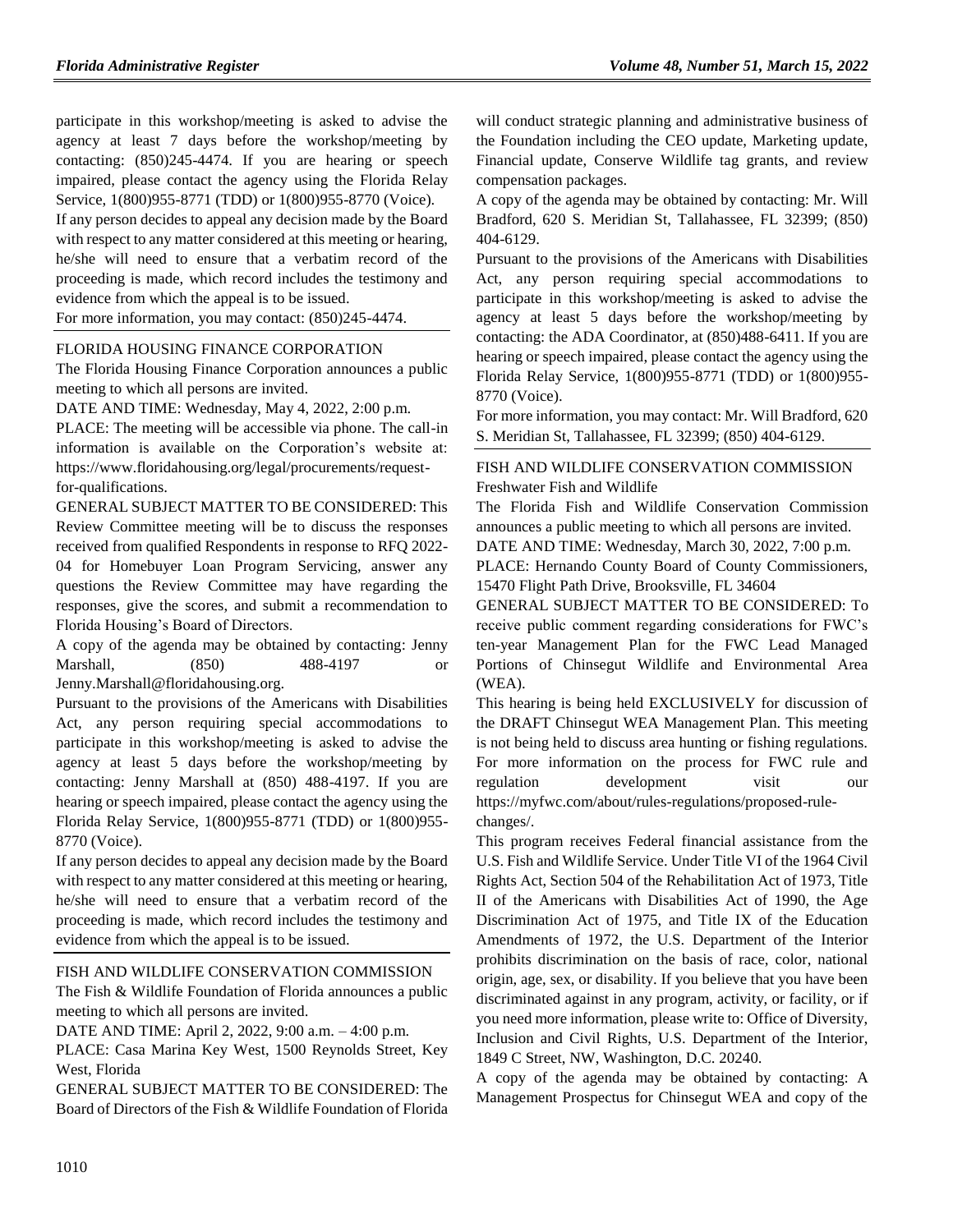agenda is available upon request from Dylan Haase at the Florida Fish and Wildlife Conservation Commission, 620 South Meridian Street, Tallahassee, Florida 32399-1600, Telephone: (850) 487-9767 or by e-mail at Dylan.Haase@myfwc.com.

Pursuant to the provisions of the Americans with Disabilities Act, any person requiring special accommodations to participate in this workshop/meeting is asked to advise the agency at least 10 days before the workshop/meeting by contacting: Dylan Haase at the Florida Fish and Wildlife Conservation Commission, 620 South Meridian Street, Tallahassee, Florida 32399-1600, Telephone: (850) 487-9767 or by e-mail at Dylan.Haase@myfwc.com. If you are hearing or speech impaired, please contact the agency using the Florida Relay Service, 1(800)955-8771 (TDD) or 1(800)955-8770 (Voice).

For more information, you may contact: Dylan Haase at the Florida Fish and Wildlife Conservation Commission, 620 South Meridian Street, Tallahassee, Florida 32399-1600, Telephone: (850) 487-9767 or by e-mail at Dylan.Haase@myfwc.com.

# [DEPARTMENT OF ECONOMIC OPPORTUNITY](https://www.flrules.org/gateway/department.asp?id=73)

[Division of Workforce Services](https://www.flrules.org/gateway/organization.asp?id=1065)

The Reemployment Assistance Appeals Commission announces a public meeting to which all persons are invited. DATE AND TIME: March 23, 2022, 9:30 a.m.

PLACE: Reemployment Assistance Appeals Commission, 1211 Governors Square Boulevard, Suite 300, Tallahassee, Florida 32301. Attendance by telephone is also available by calling (850)988-5144 and entering phone conference ID: 385 351 95 #.

GENERAL SUBJECT MATTER TO BE CONSIDERED: Disposition of cases pending before the Reemployment Assistance Appeals Commission, adoption of precedential orders, and the Chairman's report. No public testimony will be taken.

A copy of the agenda may be obtained by contacting: the office of the Reemployment Assistance Appeals Commission at RAAC.Inquiries@deo.myflorida.com or by visiting https://www.floridajobs.org/Reemployment-Assistance-

Service-Center/reemployment-assistance-appeals-

commission/about-the-reemployment-assistance-appealscommission/raac-notices.

Pursuant to the provisions of the Americans with Disabilities Act, any person requiring special accommodations to participate in this workshop/meeting is asked to advise the agency at least 24 hours before the workshop/meeting by contacting: the Commission Clerk at (850)692-0180. If you are hearing or speech impaired, please contact the agency using the Florida Relay Service, 1(800)955-8771 (TDD) or 1(800)955- 8770 (Voice).

For more information, you may contact: the Commission Clerk at (850)692-0180.

### [PASCO-PINELLAS AREA AGENCY ON AGING](https://www.flrules.org/gateway/organization.asp?id=569)

The Area Agency on Aging of Pasco-Pinellas Inc. announces a public meeting to which all persons are invited.

DATE AND TIME: March 21, 2022, 9:30 a.m.

PLACE: Via Microsoft Teams Platform

GENERAL SUBJECT MATTER TO BE CONSIDERED: Items related to Area Agency on Aging of Pasco-Pinellas business and Board of Directors oversight

A copy of the agenda may be obtained by contacting: Virginia Cruz at 727 570 9696 Ext:233 or by email at virginia.cruz@aaapp.org.

Pursuant to the provisions of the Americans with Disabilities Act, any person requiring special accommodations to participate in this workshop/meeting is asked to advise the agency at least 3 days before the workshop/meeting by contacting: Virginia Cruz at (727)570-9696, Ext:233 or by email at virginia.cruz@aaapp.org. If you are hearing or speech impaired, please contact the agency using the Florida Relay Service, 1(800)955-8771 (TDD) or 1(800)955-8770 (Voice).

For more information, you may contact: Virginia Cruz at (727)570-9696, Ext:233 or by email at virginia.cruz@aaapp.org.

[FLORIDA SELF-INSURERS GUARANTY ASSOCIATION](https://www.flrules.org/gateway/organization.asp?id=573) The Florida Self-Insurers Guaranty Association, Inc. Board of Directors announces a telephone conference call to which all persons are invited.

DATE AND TIME: Tuesday, March 29, 2022, 2:00 p.m.

PLACE: Florida Self-Insurers Guaranty Association, Inc., 1427 E. Piedmont Drive, 2nd Floor, Tallahassee, FL

GENERAL SUBJECT MATTER TO BE CONSIDERED: General Business.

A copy of the agenda may be obtained by contacting: Brian Gee, Executive Director at (850) 222-1882.

Pursuant to the provisions of the Americans with Disabilities Act, any person requiring special accommodations to participate in this workshop/meeting is asked to advise the agency at least 2 days before the workshop/meeting by contacting: Deb Wilson, Self-Insurance Assistant, Florida Self-Insurers Guaranty Association at (850) 222-1882. If you are hearing or speech impaired, please contact the agency using the Florida Relay Service, 1(800)955-8771 (TDD) or 1(800)955- 8770 (Voice).

[FLORIDA SELF-INSURERS GUARANTY ASSOCIATION](https://www.flrules.org/gateway/organization.asp?id=573)

The Florida Self-Insurers Guaranty Association, Inc., Audit Committee of its Board of Directors announces a telephone conference call to which all persons are invited.

DATE AND TIME: Monday, March 28, 2022, 2:00 p.m.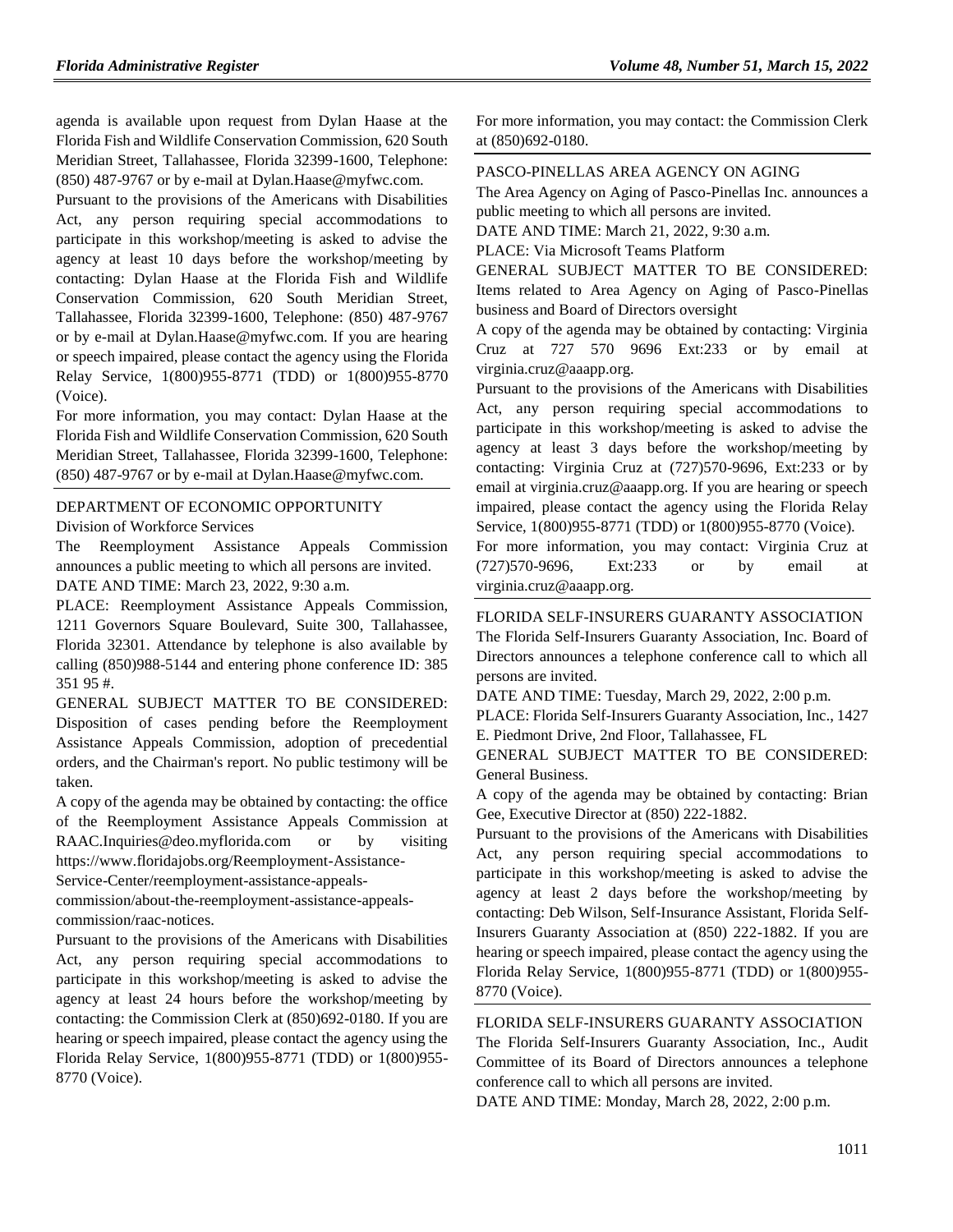PLACE: Florida Self-Insurers Guaranty Association, Inc., 1427 E. Piedmont Drive, 2nd Floor, Tallahassee, FL

GENERAL SUBJECT MATTER TO BE CONSIDERED: General Business.

A copy of the agenda may be obtained by contacting: Brian Gee, Executive Director at (850) 222-1882.

Pursuant to the provisions of the Americans with Disabilities Act, any person requiring special accommodations to participate in this workshop/meeting is asked to advise the agency at least 2 days before the workshop/meeting by contacting: Deb Wilson, Self-Insurance Assistant, Florida Self Insurers Guaranty Association at (850) 222-1882. If you are hearing or speech impaired, please contact the agency using the Florida Relay Service, 1(800)955-8771 (TDD) or 1(800)955- 8770 (Voice).

[CENTER FOR INDEPENDENT LIVING IN CENTRAL](https://www.flrules.org/gateway/organization.asp?id=760)  [FLORIDA, INC.](https://www.flrules.org/gateway/organization.asp?id=760)

The Center for Independent Living in Central Florida, Inc. announces a public meeting to which all persons are invited. DATE AND TIME: March 24, 2022, 3:30 p.m.

PLACE: 720 North Denning Drive, Winter Park, FL 32789 GENERAL SUBJECT MATTER TO BE CONSIDERED:

Development Committee Meeting-discuss ongoing efforts.

A copy of the agenda may be obtained by contacting: Maria Diaz, 407-961-5541.

Pursuant to the provisions of the Americans with Disabilities Act, any person requiring special accommodations to participate in this workshop/meeting is asked to advise the agency at least 5 days before the workshop/meeting by contacting: Maria Diaz, 407-961-5541. If you are hearing or speech impaired, please contact the agency using the Florida Relay Service, 1(800)955-8771 (TDD) or 1(800)955-8770 (Voice).

[SOUTHWEST FLORIDA CRIMINAL JUSTICE ACADEMY](https://www.flrules.org/gateway/organization.asp?id=818) The Regional 10 Criminal Justice Training School announces a public meeting to which all persons are invited.

DATE AND TIME: May 18, 2022, 10:00 a.m.

PLACE: Southwest Florida Public Service Academy

GENERAL SUBJECT MATTER TO BE CONSIDERED: Pledge of Allegiance; Approval of minutes of February 23, 2022; Introduction of guests; F.D.L.E. report – Shawn Fagan; Academy report from Suncoast Technical College; Academy report from Southwest Florida Public Service Academy; Old business; New business; Schedule of next Meeting; Adjournment.

A copy of the agenda may be obtained by contacting: Rosa Henshaw, 239-334-3897.

#### [SOUTH FLORIDA COMMUNITY CARE NETWORK](https://www.flrules.org/gateway/organization.asp?id=1130)

The South Florida Community Care Network, LLC d/b/a Community Care Plan announces a public meeting to which all persons are invited.

DATE AND TIME: March 24, 2022, 2:00 p.m.

PLACE: South Florida Community Care Network, LLC d/b/a Community Care Plan, 1643 Harrison Parkway, Suite H-200, Sunrise, Florida 33323.

GENERAL SUBJECT MATTER TO BE CONSIDERED: The Members will meet to discuss general matters. For the safety of the Members and the public, any interested persons of the public wishing to attend the meeting may do so via video conference by using the following link: https://teams.microsoft.com/l/meetup-

join/19%3ameeting\_NWNiNDA2NzItNDM1YS00ODFkLThj NWMtYzY5ZWFkMGExYmJk%40thread.v2/0?context=%7b %22Tid%22%3a%22f81e0c43-b4dd-4f4a-942f-

f568d2c30662%22%2c%22Oid%22%3a%228a6ffab0-3fa2-

4c4e-ae97-5206975096f9%22%7d. To attend the meeting by telephone, please dial (321)234-3172, Meeting Passcode: 703548541#.

Interested persons may submit written comments or other documentation regarding the Member Meeting to: Attn: Legal Department, South Florida Community Care Network, LLC d/b/a Community Care Plan, 1643 Harrison Parkway, Suite H-200, Sunrise, Florida 33323, Email: public.comments@ccpcares.org.

A copy of the agenda may be obtained by contacting: Migdalia Soto-Roba at mroba@ccpcares.org or (954)622-3227.

Pursuant to the provisions of the Americans with Disabilities Act, any person requiring special accommodations to participate in this workshop/meeting is asked to advise the agency at least 3 days before the workshop/meeting by contacting: Susan Mansolillo at SMansolillo@ccpcares.org or (954)622-3232. If you are hearing or speech impaired, please contact the agency using the Florida Relay Service, 1(800)955- 8771 (TDD) or 1(800)955-8770 (Voice).

If any person decides to appeal any decision made by the Board with respect to any matter considered at this meeting or hearing, he/she will need to ensure that a verbatim record of the proceeding is made, which record includes the testimony and evidence from which the appeal is to be issued.

For more information, you may contact: Justin Marshall, Esq., Chief Legal Officer and Senior Vice President, South Florida Community Care Network, LLC d/b/a Community Care Plan, at jmarshall@ccpcares.org or (954)622-3402.

## [MARION SOIL AND WATER CONSERVATION](https://www.flrules.org/gateway/organization.asp?id=746)  [DISTRICT](https://www.flrules.org/gateway/organization.asp?id=746)

The Marion Soil & Water Conservation District announces a workshop to which all persons are invited.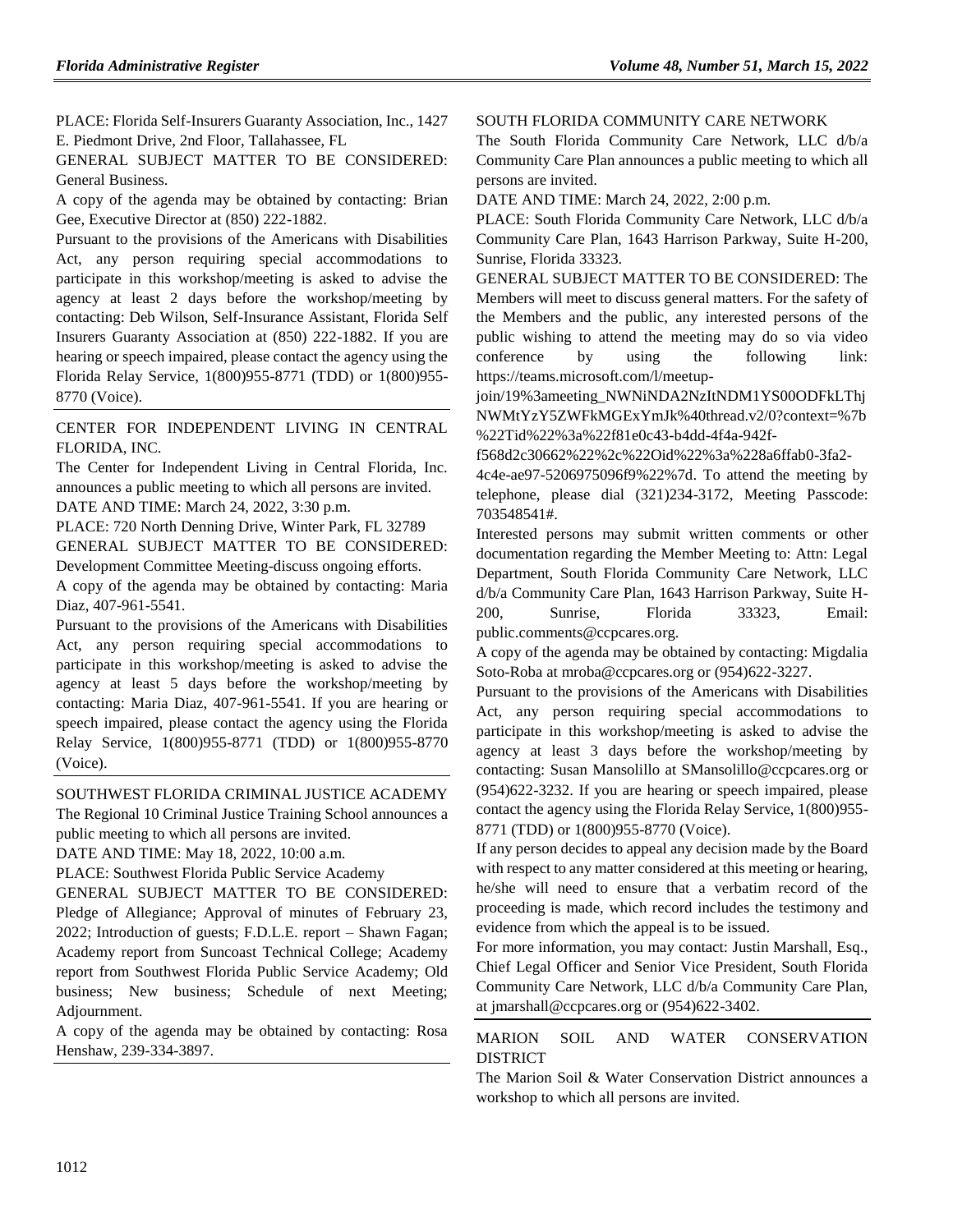DATE AND TIME: March 22, 2022, 9:30 a.m.

PLACE: Growth Services, 2710 E Silver Springs Blvd., Ocala GENERAL SUBJECT MATTER TO BE CONSIDERED: District Business.

A copy of the agenda may be obtained by contacting: 352-438- 2475.

#### [THE CORRADINO GROUP, INC.](https://www.flrules.org/gateway/organization.asp?id=1048)

The Florida Department of Transportation announces a public meeting to which all persons are invited.

DATE AND TIME: The Virtual Public Meeting will be held Thursday, March 17, 2022, 5:00 p.m. – 6:00 p.m. and the In-Person Construction Open House will be held Thursday, March 17, 2022 from 6:00 p.m. to 7:00 p.m.

PLACE: Please use the following link to register for the online session: https://tinyurl.com/Weston-Improvements or (562) 247-8321, Access Code: 201-492-476 to join the meeting (your line will be muted).

The In-Person Construction Open House will be held at the District Four Materials Office located at 14200 W State Road 84, Davie, FL 33325

GENERAL SUBJECT MATTER TO BE CONSIDERED: The Florida Department of Transportation will host a virtual public meeting and in-person open house to provide details on the upcoming roadway construction project along Weston Road from Indian Trace to State Road 84 in Broward County. Improvements being made as part of this project include widening and repaving the roadway to accommodate designated bicycle lanes; modifying and relocating drainage structure; regrading swale areas impacted by roadway widening; upgrading pedestrian signals along Indian Trace, Saddle Club Road/ North New River Circle, and Hampton Lakes/ Blatt Boulevard; and repaving and upgrading pavement markings.

Construction will begin March 28, 2022 and is estimated to be completed in Fall 2023. The estimated construction cost is \$2.6 million

The Virtual Public Meeting will consist of a brief presentation followed by a question & answer segment and comments from 5:00 p.m. to 5:30 p.m., and again from 5:30 p.m. to 6:00 p.m. Project staff will be available to answer questions and provide assistance. Questions will be answered as time allows and, in the order, received. If your question is not addressed during the event, a response will be provided in writing following the Virtual Public Meeting. If you are not able to join the Virtual Public Meeting, a recording will be posted at: https://d4fdot.com/bcfdot/. The In-Person Construction Open House will have project representatives available to answer questions and provide assistance during the meeting.

A copy of the agenda may be obtained by contacting: No agenda will be provided

Pursuant to the provisions of the Americans with Disabilities Act, any person requiring special accommodations to participate in this workshop/meeting is asked to advise the agency at least 4 days before the workshop/meeting by contacting: Mr. Yaser Santos, at (954)-495-5259 or via email at yaser.santos@dot.state.fl.us. If you are hearing or speech impaired, please contact the agency using the Florida Relay Service, 1(800)955-8771 (TDD) or 1(800)955-8770 (Voice).

For more information, you may contact: Daniela Silva, Community Outreach Specialist, at (786) 441-3088 or by email at msilva@corradino.com.

#### ATKINS - [LAKE CITY](https://www.flrules.org/gateway/organization.asp?id=1371)

The Department of Transportation announces a public meeting to which all persons are invited.

DATE AND TIME: March 22, 2022, 4:30 p.m. – 6:00 p.m.

PLACE: FDOT Chiefland Maintenance Office, 1820 South Young Boulevard, Chiefland, FL 32626; online at nflroads.com/VPH; by phone at (415) 930-5321, access code 764-958-608.

GENERAL SUBJECT MATTER TO BE CONSIDERED: The Florida Department of Transportation invites you to a public meeting to discuss the proposed improvements as part of the U.S. 19 (State Road 55) Milling and Resurfacing project (FIN 443629-1), currently scheduled to start the summer of 2023. Proposed improvements include changes to the U.S. 19/140th Street intersection, changes to the U.S. 19/60th Avenue intersection and the removal of on-street parking in Chiefland to accommodate bike lanes. If adopted, these improvements would promote safety for all road users along the corridor. The meeting will begin with an open house from 4:30 p.m. to 6 p.m., followed by a public comment period at 6 p.m. All participants, regardless of the platform they choose, will be able to view project documents, ask questions and make comments for the public record. Public participation is sought without regard to race, color, religion, sex, age, national origin, disability or family status.

A copy of the agenda may be obtained by contacting: Alex Ruiz, Florida Department of Transportation District 2, 5301 NE 39th Avenue, Gainesville, Florida 32609, (352) 381-4226 or alex.ruiz@dot.state.fl.

Pursuant to the provisions of the Americans with Disabilities Act, any person requiring special accommodations to participate in this workshop/meeting is asked to advise the agency at least 7 days before the workshop/meeting by contacting: Nathan Pick, 2198 Edison Avenue, Jacksonville, Florida, 32204, (904) 831-3368 or nathan.pick@dot.state.fl.us. If you are hearing or speech impaired, please contact the agency using the Florida Relay Service, 1(800)955-8771 (TDD) or 1(800)955-8770 (Voice).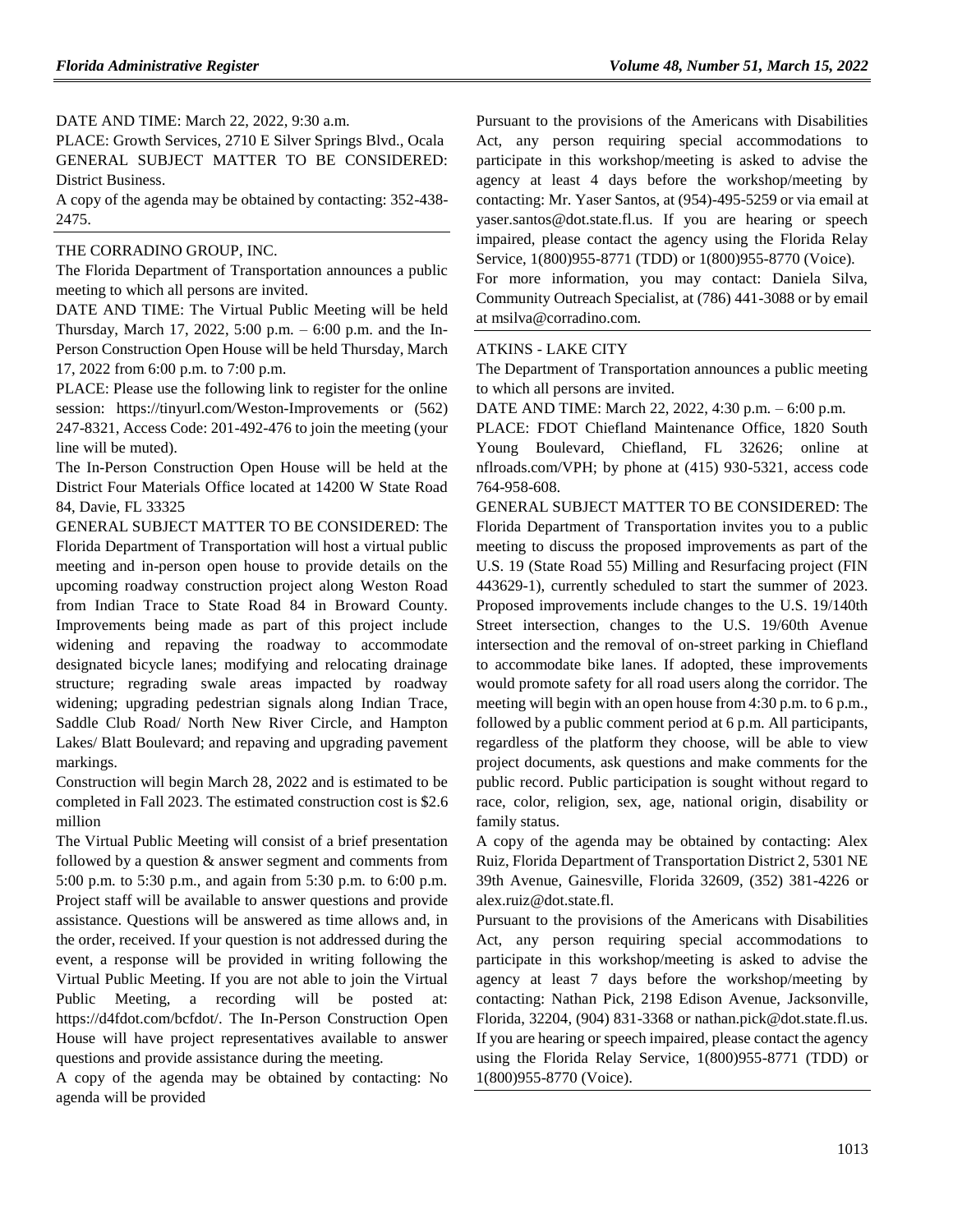## Section VII Notice of Petitions and Dispositions Regarding Declaratory Statements

## NONE

## Section VIII Notice of Petitions and Dispositions Regarding the Validity of Rules

Notice of Petition for Administrative Determination has been filed with the Division of Administrative Hearings on the following rules:

BELLSOUTH TELECOMMUNICATIONS, LLC, vs. FLORIDA PUBLIC SERVICE COMMISSION,; CASE NO.: 22-0774RP; RULE NO.: 25-18.010

Notice of Disposition of Petition for Administrative Determination has been filed with the Division of Administrative Hearings on the following rules:

## NONE

Section IX Notice of Petitions and Dispositions Regarding Non-rule Policy Challenges

## NONE

Section X Announcements and Objection Reports of the Joint Administrative Procedures **Committee** 

## NONE

Section XI Notices Regarding Bids, Proposals and Purchasing

[DEPARTMENT OF EDUCATION](https://www.flrules.org/gateway/department.asp?id=6) DISTRICT BOARD OF TRUSTEES MIAMI DADE COLLEGE 11011 S.W. 104th STREET MIAMI, FL 33176-3393

Miami Dade College is seeking electronic responses to the Request for Proposal (RFP) listed below. All solicitation documents, announcements, scheduled meetings, and links will be communicated through the Miami Dade College BidNet Direct website:

https://www.bidnetdirect.com/florida/miamidadecollege BID NUMBER BID TITLE Due Date by 3:00PM EST 2022-RM-19 Wireless Solution for Miami Dade College March 30, 2022

Contact for this solicitation: Rossella Montejo rmontejo@mdc.edu

If a person decides to appeal any decision with respect to any matter considered at the above-cited meeting, you will need a record of the proceedings, and for such purpose you may need to ensure that a verbatim record of the proceedings is made, which record includes the testimony and evidence upon which the appeal is to be based. A copy of the agenda may be obtained by writing to: Miami Dade College, Office of the Purchasing Director, 11011 S.W. 104 Street, Miami, FL 33176 or by calling (305) 237-2402

## [FLORIDA HOUSING FINANCE CORPORATION](https://www.flrules.org/gateway/department.asp?id=67)

Request for Qualifications 2022-04, for Homebuyer Loan Program Servicing

The Florida Housing Finance Corporation invites all qualified Respondents to submit proposals for consideration in accordance with the terms and conditions set forth in this Request for Qualifications (RFQ) 2022-04, relating to the procurement of Homebuyer Loan Program Servicing. Florida Housing expects to select one or more Respondents who propose to provide these services as specified in this RFQ.

Responses shall be accepted until 2:00 p.m. (Eastern Time), April 13, 2022, to the attention of the Contract Administrator, at the address listed in the RFQ.

For questions or additional information, please contact: Jenny Marshall at (850) 488-4197 or [Jenny.Marshall@floridahousing.org.](mailto:Jenny.Marshall@floridahousing.org) To obtain a copy of the RFQ, which outlines selection criteria and applicant's responsibilities, please submit your request to the attention of Jenny Marshall, or you can download the RFQ from the Florida Housing Finance Corporation website at: [http://www.floridahousing.org/legal/procurements/request-for](http://www.floridahousing.org/legal/procurements/request-for-qualifications)[qualifications.](http://www.floridahousing.org/legal/procurements/request-for-qualifications) Any modifications that occur to the RFQ will be posted at the website and may result in an extension of the deadline.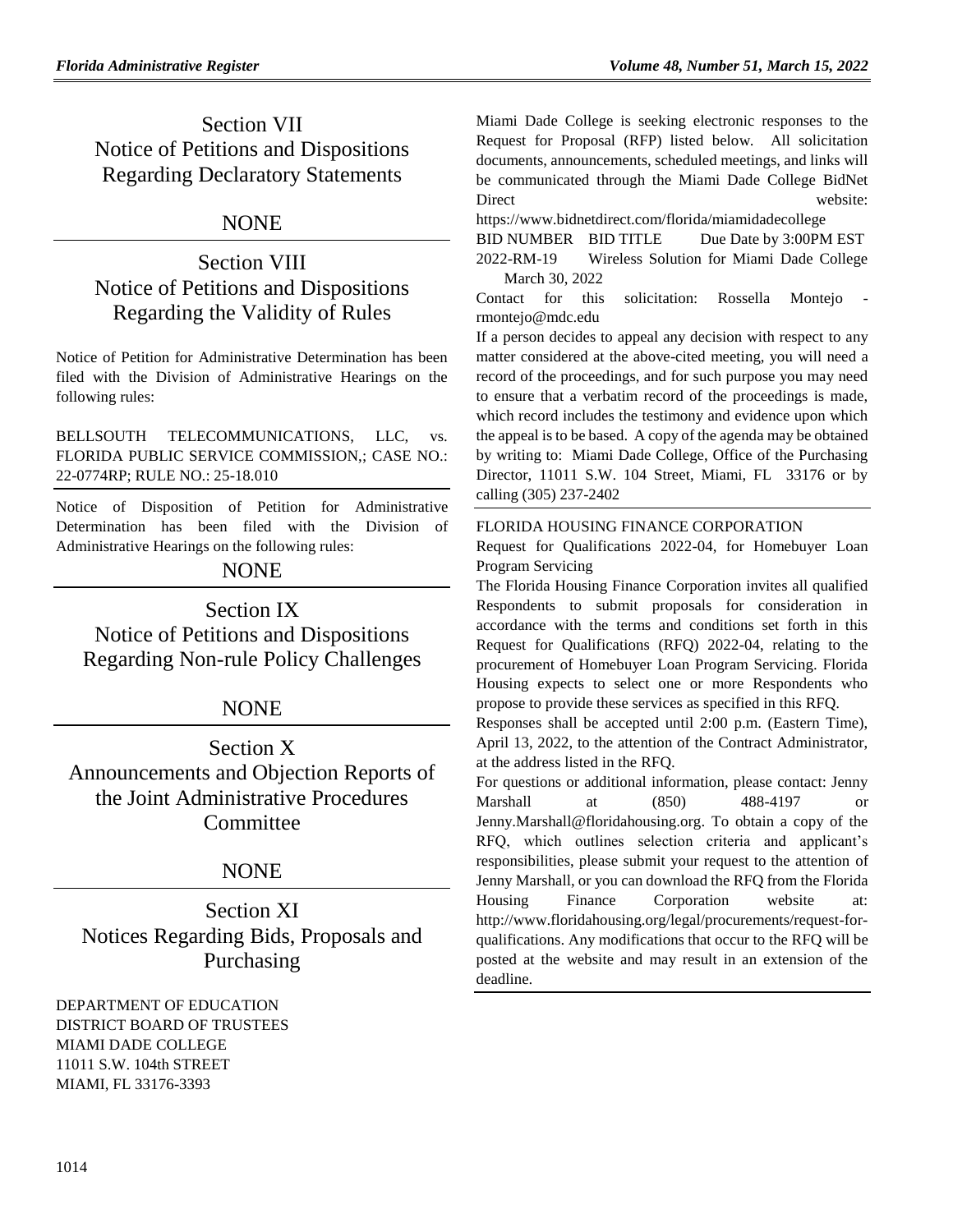## Section XII Miscellaneous

## **[DEPARTMENT OF STATE](https://www.flrules.org/gateway/department.asp?id=1)**

Index of Administrative Rules Filed with the Secretary of State Pursuant to subparagraph  $120.55(1)(b)6. - 7$ ., F.S., the below list of rules were filed in the Office of the Secretary of State between 3:00 p.m., Tuesday, March 8, 2022 and 3:00 p.m., Monday, March 14, 2022.

| Rule No.    | <b>File Date</b> | <b>Effective</b><br>Date |
|-------------|------------------|--------------------------|
| 33-203.201  | 3/9/2022         | 3/29/2022                |
| 53ER22-14   | 3/11/2022        | 3/11/2022                |
| 64B13-4.001 | 3/11/2022        | 3/31/2022                |
| 65CER22-1   | 3/9/2022         | 3/9/2022                 |

**LIST OF RULES AWAITING LEGISLATIVE APPROVAL SECTIONS 120.541(3), 373.139(7) AND/OR 373.1391(6), FLORIDA STATUTES**

| Rule No.    | <b>File Date</b> | <b>Effective</b> |
|-------------|------------------|------------------|
|             |                  | Date             |
| 5K-4.020    | 12/10/2021       | **/**/****       |
| 5K-4.035    | 12/10/2021       | **/**/****       |
| 5K-4.045    | 12/10/2021       | **/**/****       |
| 60FF1-5.009 | 7/21/2016        | **/**/****       |
| $60P-1.003$ | 12/8/2021        | **/**/****       |
| 60P2.002    | 11/5/2019        | **/**/****       |
| 60P-2.003   | 11/5/2019        | **/**/****       |
| 62-600.405  | 11/16/2021       | **/**/****       |
| 62-600.705  | 11/16/2021       | **/**/****       |
| 62-600.720  | 11/16/2021       | **/**/****       |
| 64B8-10.003 | 12/9/2015        | **/**/****       |
| 69L-7.020   | 10/22/2021       | **/**/****       |

## [WATER MANAGEMENT DISTRICTS](https://www.flrules.org/gateway/department.asp?id=40)

[Suwannee River Water Management District](https://www.flrules.org/gateway/organization.asp?id=121) Notice of Extension of Regulatory Plan Deadlines RULE NO.: RULE TITLE:

[40B-400.091](https://www.flrules.org/gateway/ruleNo.asp?id=40B-400.091) Publications and Agreements Incorporated by Reference

The Suwannee River Water Management District (District) hereby provides notice of extension of the deadline set forth in subsection 120.74(5), Fla. Stat., requiring publication of a Notice of Proposed Rule by April 1 for certain rules listed on the District's 2021-2022 Regulatory Plan. More specifically, the deadline for publication of a Notice of Proposed Rule is extended for Rule 40B-400.091, F.A.C.

a) Concise statement identifying issues causing the delay in rulemaking:

As required by paragraph 373.4131(6)(a), F.S. (2020), by January 1, 2021, the Florida Department of Environmental Protection (Department), in conjunction with the water managements districts, must begin rulemaking to update the environmental resource permitting stormwater design and operation regulations using the most recent scientific information available. To date, the Department has held thirteen Technical Advisory Committee (TAC) meetings to provide a forum for engaging the public on the technical aspects of this rulemaking effort. The Department anticipates holding rule workshops to discuss proposed rule language. The Department will publish a Notice of Proposed Rule once that rule language is finalized. Water management district staff will request authorization from their respective governing boards to publish a Notice of Proposed Rule at that time.

b) Applicable notice as published in the Florida Administrative Register:

Notice of Rule Development for Rule 40B-400.091was published in the FAR on December 21, 2020, (Vol. 46, No. 246).

Expiration: Pursuant to subsection 120.74(5), Fla. Stat., this extension expires on October 1, 2022.

## [FLORIDA LAND AND WATER ADJUDICATORY](https://www.flrules.org/gateway/department.asp?id=42)  **[COMMISSION](https://www.flrules.org/gateway/department.asp?id=42)**

Notice of Receipt of Petition

Westview South Community Development District

On November 29, 2021, the Florida Land and Water Adjudicatory Commission ("FLWAC" or "Commission") received a petition to establish the Westview South Community Development District ("the District") from Taylor Morrison of Florida, Inc ("Petitioner"). The Commission will follow the requirements of Chapter 42-1, F.A.C., and Chapter 190, F.S., as amended, in considering the petition.

SUMMARY OF CONTENTS OF PETITION: The Petitioner requests the establishment of the District to consist of approximately 919.040 acres of land, located within both Osceola County and Polk County, Florida. The site is generally located northwest of the intersection of Poinciana Parkway and Cypress Parkway. According to the petition, the initial board members of the proposed District are: Heather Isaacs, Nora Schuster, Damon Cascio, Julie Aragona, and Jeff Stalder.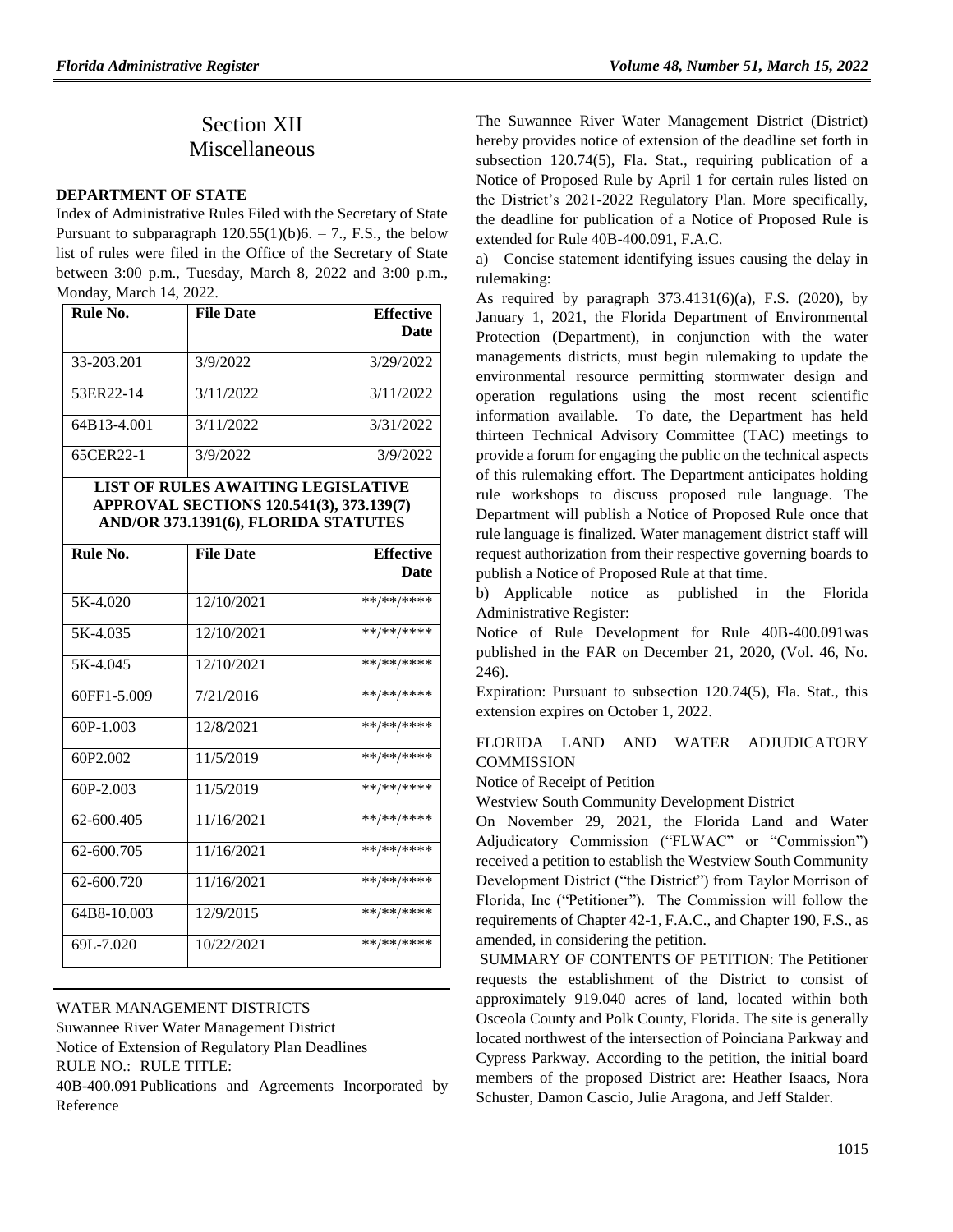SUMMARY OF ESTIMATED REGULATORY COSTS: A statement of estimated regulatory costs (SERC) was prepared at the request of the District. The complete text of the SERC is contained as Exhibit 7 to the petition. Generally, the SERC indicates:

• The proposed establishment of the District is not anticipated to have any direct or indirect adverse impact on economic growth, job creation, employment, private sector investment, business competitiveness, or regulatory costs;

• The proposed establishment of the District will involve the State, Polk County, Osceola County, and current and future property owners of the land located within the proposed District. The proposed establishment of the District will result in limited review costs to the reviewing agency and other state and local government entities;

 If approved, the proposed District will incur costs for operations and maintenance of its facilities and for its administration. These costs will be funded by the landowners through direct funding agreements or special assessments levied by the District.

 If approved, the proposed District will directly increase regulatory costs to the landowners within the District. The Petition indicates that the increases in regulatory costs, principally the anticipated increases in transactional costs as a result of likely imposition of special assessments and use fees by the District, will be the direct result of facilities and services provided by the District to the landowners within the District;

 The proposed establishment of the District is not expected to have a negative impact on state or local revenues;

 The proposed establishment of the District is not expected to have a negative impact on small businesses; and

• The proposed establishment of the District is not expected to have an impact on small counties or cities as Polk County and Osceola County are not defined as "small" counties.

A LOCAL HEARINGS WILL BE CONDUCTED AT THE TIME, DATE AND IN THE MANNER SHOWN BELOW: POLK COUNTY:

DATE AND TIME: March 30, 2022 at 10:00 am, Eastern Time

PLACE: Ramada by Wyndham Davenport Orlando South

43824 Highway 27

Davenport, Florida 33837-6808

#### OSCEOLA COUNTY:

|        | DATE AND TIME: March 30, 2022 at 2:00 pm, Eastern Time |
|--------|--------------------------------------------------------|
| PLACE: | Hampton Inn & Suites by Hilton                         |
|        | 4971 Calypso Cay Way                                   |
|        | Kissimmee, Florida 34746                               |

Copies of the petition may be obtained by contacting: Jere Earlywine, KE Law Group, PLLC, Post Office 6386, Tallahassee, Florida 32314, telephone (850) 528-6152, or Barbara Leighty, Office of the Governor, The Capitol, Room 1802, Tallahassee, Florida 32399-0001, telephone (850) 717- 9513 or e-mail: barbara.leighty@laspbs.state.fl.us.

## [DEPARTMENT OF ENVIRONMENTAL PROTECTION](https://www.flrules.org/gateway/department.asp?id=62) [Office of the Secretary](https://www.flrules.org/gateway/organization.asp?id=294) Florida State Clearinghouse

The state is coordinating reviews of federal activities and federally funded projects as required by Section 403.061(42), F.S. This includes Outer Continental Shelf activities and other actions subject to federal consistency review under the Florida Coastal Management Program. A list of projects, comments and deadlines, and the address for providing comments, are available at: [https://fldep.dep.state.fl.us/clearinghouse/.](https://fldep.dep.state.fl.us/clearinghouse/) For information, call (850) 717-9076. This public notice fulfills the requirements of 15 CFR 930.

## Section XIII Index to Rules Filed During Preceding Week

## INDEX TO RULES FILED BETWEEN MARCH 7, 2022 AND MARCH 11, 2022

| Rule No.                       | File Date                           | Effective<br>Date | Proposed<br>Vol./No. | Amended<br>Vol./No. |  |  |  |
|--------------------------------|-------------------------------------|-------------------|----------------------|---------------------|--|--|--|
| <b>DEPARTMENT OF EDUCATION</b> |                                     |                   |                      |                     |  |  |  |
|                                | <b>DEPARTMENT OF STATE</b>          |                   |                      |                     |  |  |  |
|                                | <b>Division of Cultural Affairs</b> |                   |                      |                     |  |  |  |
| $1T-1.001$                     | 3/7/22                              | 3/27/22           | 48/06                |                     |  |  |  |
| $1T-1.036$                     | 3/7/22                              | 3/27/22           | 48/06                |                     |  |  |  |
| $1T-1.039$                     | 3/7/22                              | 3/27/22           | 48/06                |                     |  |  |  |
| $1T-1.040$                     | 3/7/22                              | 3/27/22           | 48/06                |                     |  |  |  |
| $1T-1.042$                     | 3/7/22                              | 3/27/22           | 48/06                |                     |  |  |  |

#### **DEPARTMENT OF CORRECTIONS**

33-203.201 3/9/22 3/29/22 47/209 48/15

## **DEPARTMENT OF THE LOTTERY**

53ER22-14 3/11/22 3/11/22 48/50

## **DEPARTMENT OF ENVIRONMENTAL PROTECTION**

| $62 - 210.310$ $3/7/22$ | 3/27/22 | 48/23 |
|-------------------------|---------|-------|
| $62 - 210.700$ $3/7/22$ | 3/27/22 | 48/23 |